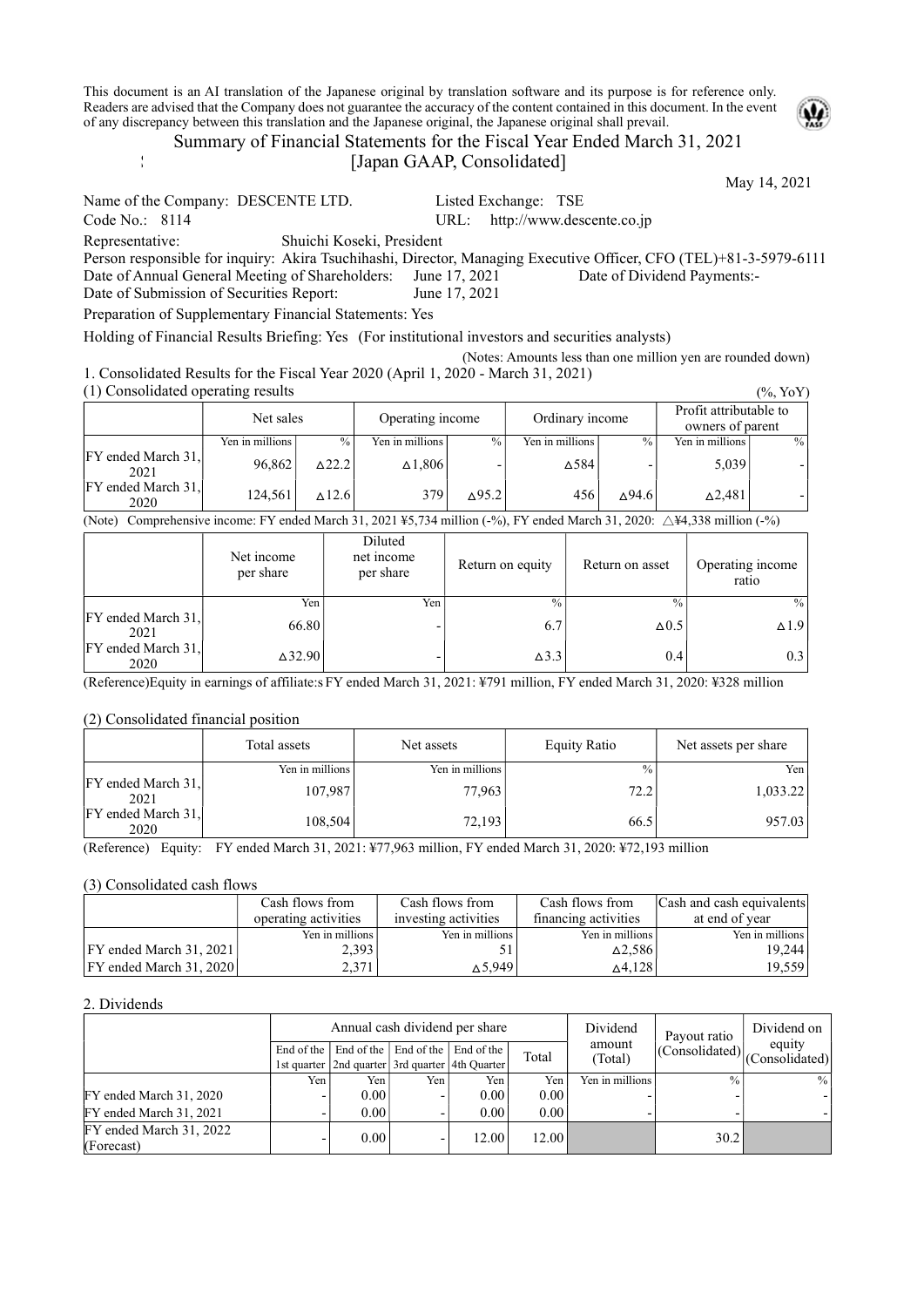3. Consolidated earnings forecast for the fiscal year ending March 31, 2022 (April 1, 2021 - March 31, 2022)

|                              |                    |      |                    |      | ັ                  |                          |                                            |                  | $(\%$ , YoY)            |
|------------------------------|--------------------|------|--------------------|------|--------------------|--------------------------|--------------------------------------------|------------------|-------------------------|
|                              | Net sales          |      | Operating income   |      | Ordinary income    |                          | Profit attributable to<br>owners of parent |                  | Per share<br>Net income |
|                              | Yen in<br>millions | $\%$ | Yen in<br>millions | $\%$ | Yen in<br>millions | $\frac{0}{0}$            | Yen in<br>millions                         | $\frac{0}{0}$    | Yen                     |
| First half of fiscal<br>vear | 50,000             | 16.6 | 450                |      | 900                | $\overline{\phantom{0}}$ | 600                                        |                  | 7.95                    |
| Full-year                    | 103,000            | 6.3  | 3,100              |      | 4,300              | $\overline{\phantom{0}}$ | 3,000                                      | $\triangle$ 40.5 | 39.76                   |

\*Notes

(1) Changes in significant subsidiaries during the fiscal year (Changes in specified subsidiaries resulting in changes in the scope of consolidation): Yes

New: None,

Exclude: 2 (Company name) DESCENTE NORTH AMERICA INC., DESCENTE ATHLETIC AMERICAS INC.

(2) Changes in accounting policies, accounting estimates, and restatement

| 1. Changes in accounting policies associated with revision of<br>accounting standards | : None |
|---------------------------------------------------------------------------------------|--------|
| 2. Changes in accounting policy other than 1                                          | : None |
| 3. Changing in accounting estimates                                                   | : None |
| 4. Restatement                                                                        | : None |

(3) Number of shares issued and outstanding (common stock)

| 1. Number of shares issued and outstanding at the<br>end of fiscal year (including treasury stock) | FY ended March 31, 2021 | 76,924,176 FY ended March 31, 2020 | 76,924,176 |
|----------------------------------------------------------------------------------------------------|-------------------------|------------------------------------|------------|
| 2. Number of treasury stock at fiscal end                                                          | FY ended March 31, 2021 | 1,467,517 FY ended March 31, 2020  | 1,489,862  |
| 3. Average number of shares during the term                                                        | FY ended March 31, 2021 | 75,449,746 FY ended March 31, 2020 | 75,424,257 |

# (Reference) Summary of non-consolidated results

1. Non-consolidated results for the fiscal year ended March 31, 2021 (April 1, 2020 - March 31, 2021)

(1) Non-consolidated operating results (%, YoY) Net sales Deperating income Cordinary income Net income Yen in millions % Yen in millions % Yen in millions % Yen in millions % FY ended March 31, 2021 8,987  $\begin{bmatrix} 8.987 & 214.7 \end{bmatrix}$  640  $\Delta 60.4$  1,015  $\Delta 46.1$   $\Delta 829$  -FY ended March 31<br>2020 2020  $\begin{bmatrix} 10,540 \\ 2020 \end{bmatrix}$   $\begin{bmatrix} 10,540 \\ 0.41 \end{bmatrix}$   $\begin{bmatrix} 1,617 \\ 1,617 \end{bmatrix}$   $\begin{bmatrix} 27.8 \\ 0.78 \end{bmatrix}$   $\begin{bmatrix} 1,882 \\ 0.66.0 \end{bmatrix}$   $\begin{bmatrix} 430 \\ 430 \end{bmatrix}$   $\begin{bmatrix} 254.9 \\ 0.54.9 \end{bmatrix}$ F Net income<br>Per share Per share Diluted<br>
Net income per share Yen Yen FY ended March 31,  $2021$   $\Delta$ 11.00 FY ended March 31  $2020$  5.71

# (2) Non-consolidated financial position

|                            | Total assets      | Net assets      | <b>Equity Ratio</b> | Net assets per share |
|----------------------------|-------------------|-----------------|---------------------|----------------------|
|                            | Yen in millions l | Yen in millions | $\frac{0}{0}$       | Yen                  |
| FY ended March 31,<br>2021 | 23,890            | 16,023          | 67.1                | 212.35               |
| FY ended March 31.<br>2020 | 23,887            | 16.785          | 70.3                | 222.52               |
| $\sim$ $\sim$ $\sim$       | ___               | .<br>.<br>____  | .<br>.              | .                    |

(Reference) Equity FY ended March 31, 2021: ¥16,023 million, FY ended March 31, 2020: ¥16,785 million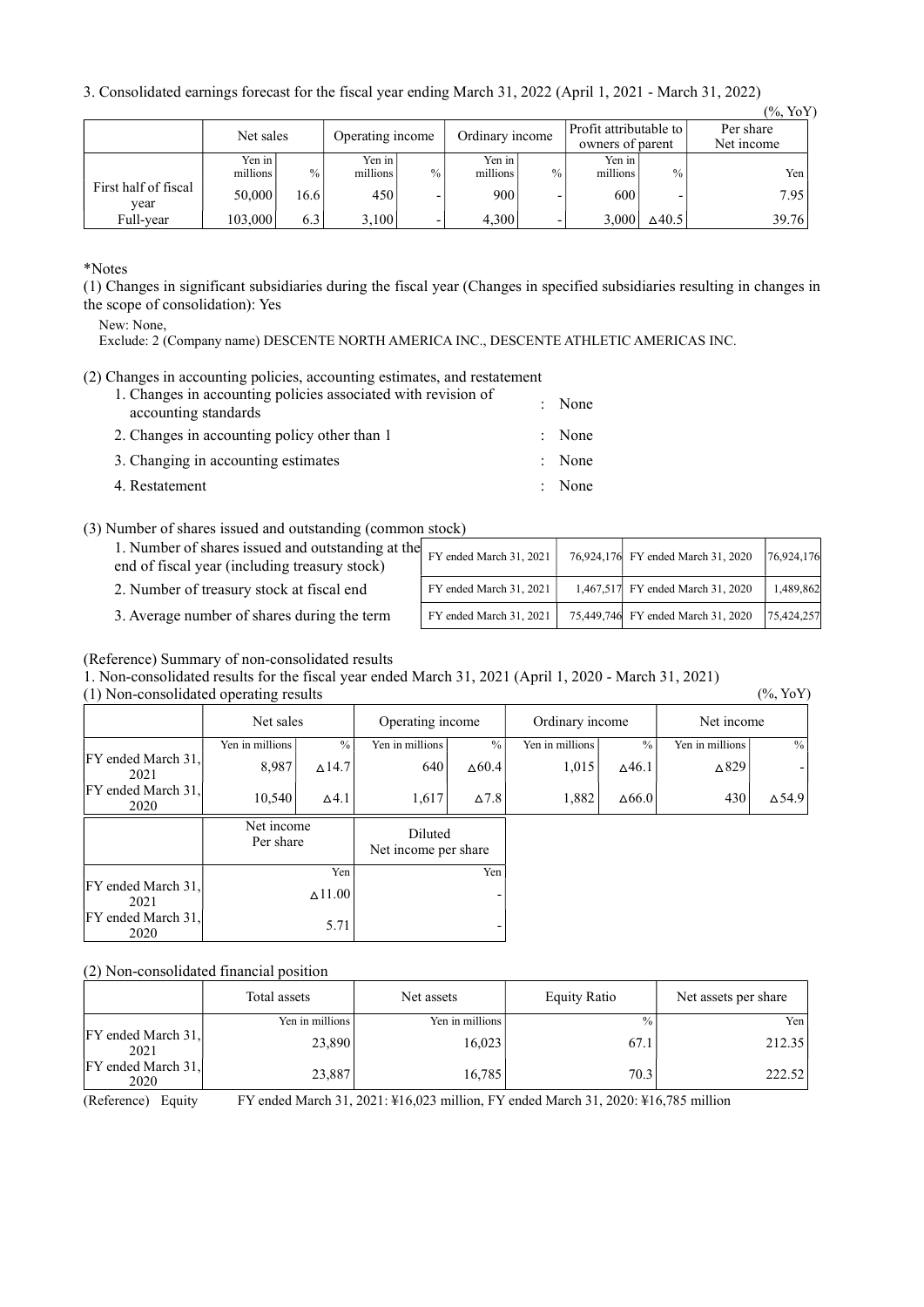|                           |                 |      |                   |                  |                 |               | $(\%$ , YoY)         |
|---------------------------|-----------------|------|-------------------|------------------|-----------------|---------------|----------------------|
|                           | Net sales       |      | Ordinary income   |                  | Net income      |               | Net income per share |
|                           | Yen in millions | $\%$ | Yen in millions l | $\%$             | Yen in millions | $\frac{0}{0}$ | Yen                  |
| First half of fiscal year | 4.500           |      | 300               |                  | 200             |               | 2.65                 |
| Full-year                 | 9.200           | 2.4  | 700               | $\triangle$ 31.1 | 500             |               | 6.63                 |

Notes: Summary of financial statement is not subject to auditing procedures by independent auditors or auditing firms Notes: Explanation of appropriate use of business performance forecasts and other special items

(Notes on future descriptions)

Descriptions about future such as the earnings forecasts in this document are based on the current information and certain assumptions that are considered reasonable, therefore, it is not intended to state or imply any commitment by the company to achieve. Actual results may vary greatly depending on various factors. Prerequisites for earnings forecast or notes for using it, please refer to "1. Overview of Consolidated Operating Results" on page 2.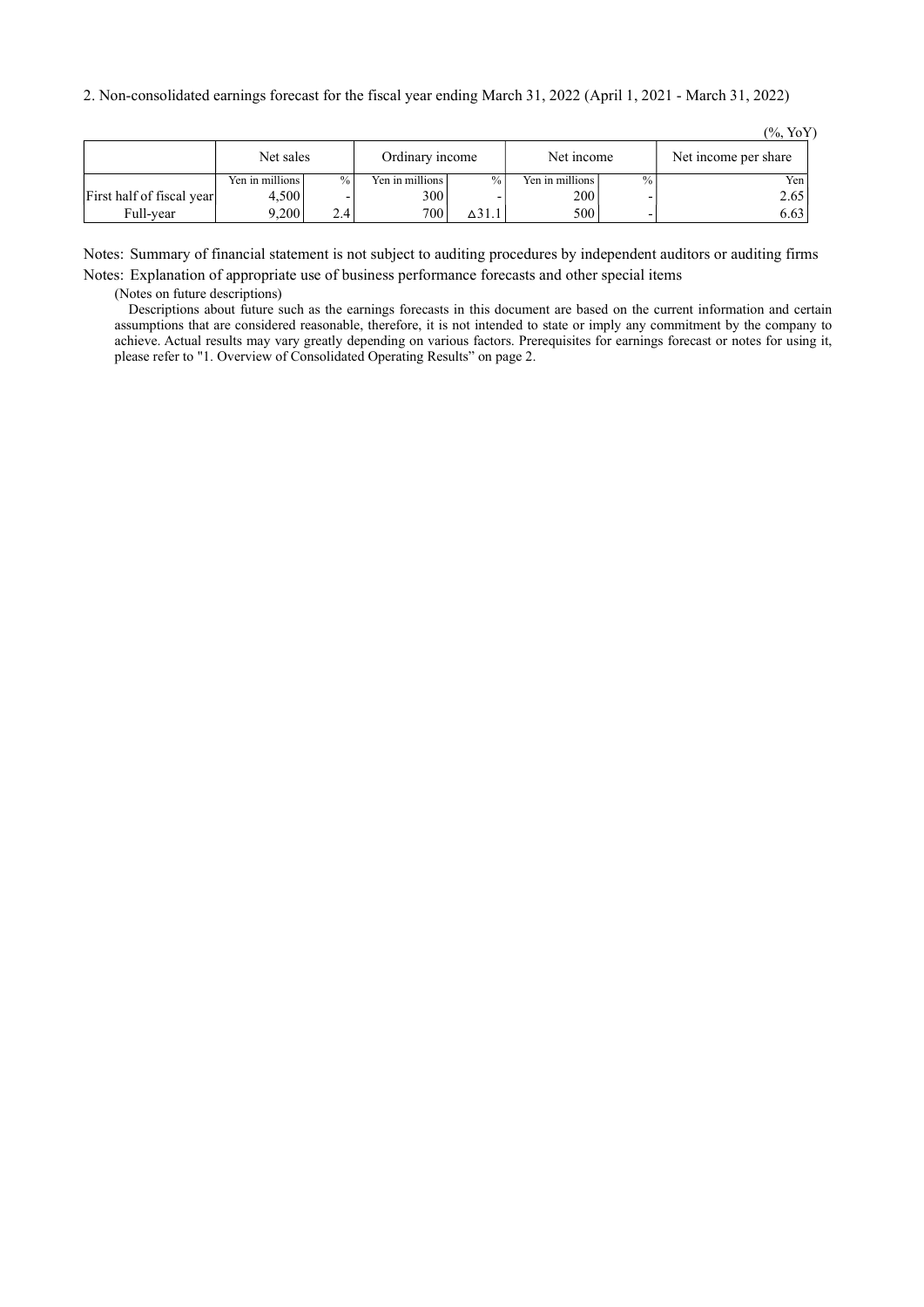# Table of Contents of Appendix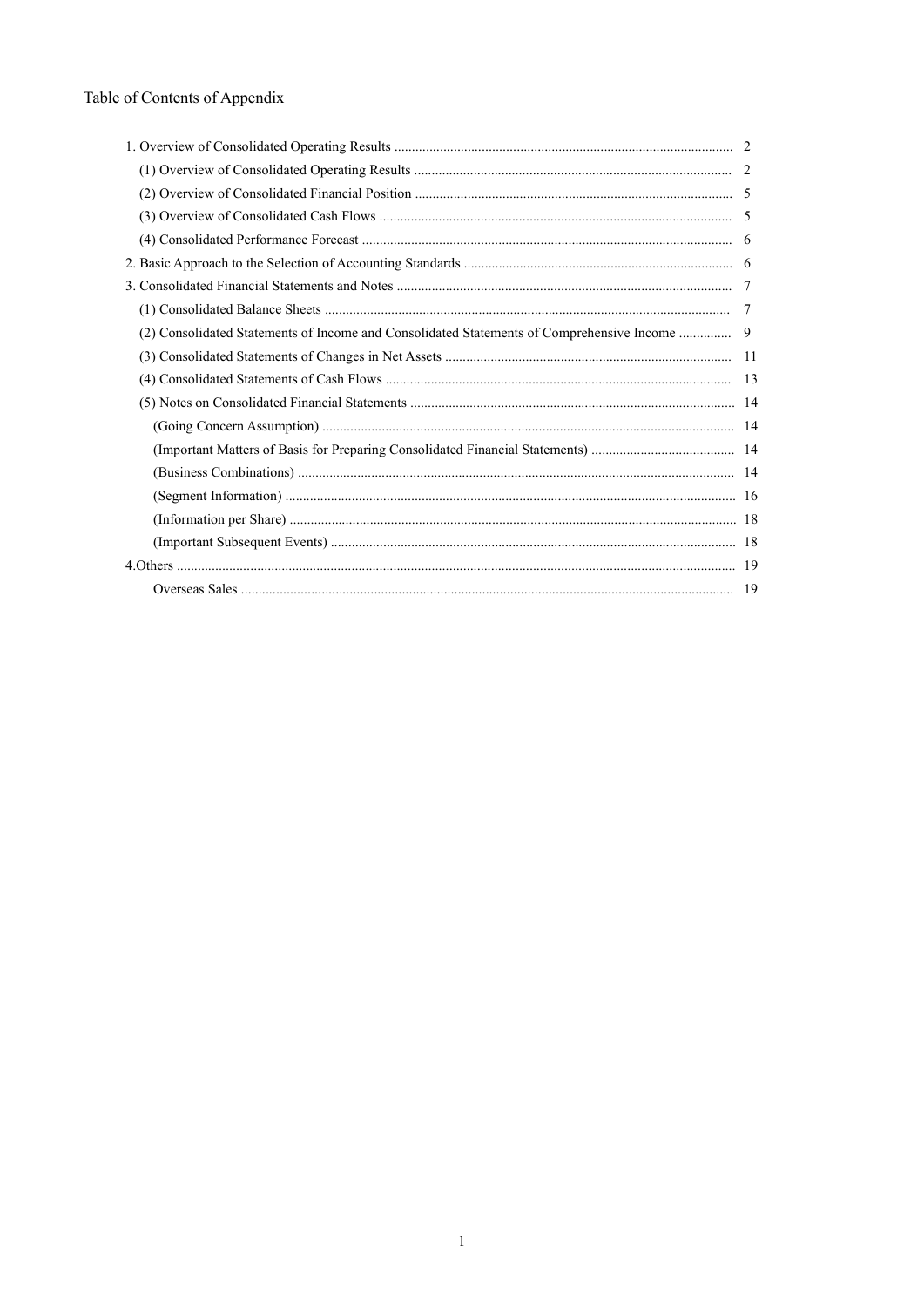## 1. Overview of Consolidated Operating Results

## (1) Overview of Operating Results for FY ended March 31, 2021

In order to consolidate in Asia, one of the key strategies of the current mid-term management plan "D-Summit 2021", we executed the liquidation of a subsidiary that was responsible for the Europe/Americas businesses, which had been continuously posting losses. Furthermore, as announced in the "Notice of the Business Restructuring to Improve Profitability in Japan" on November 25, 2020, in order to improve profitability in Japan business, we are strengthening Direct to Consumer (hereinafter referred to as "DTC") and soliciting voluntary retirements to optimize the number of employees, and building a foundation for improving profitability in Japan from the next fiscal year onward. In China, we executed a reorganization of our joint venture, Descente China Holding Limited (hereinafter "DCH"), which operates the "DESCENTE" brand business, and in order to further expand this business, we transferred "DESCENTE" trademark in China to DCH and increased our investment ratio in DCH from 30% to 40%. As a result, in addition to recording a gain on change in equity (extraordinary income) of ¥6,419 million due to the reorganization in the third quarter of the fiscal year, from the fourth quarter of the fiscal year, the share of profit of entities accounted for using equity method from DCH has increased.

Overall, however, due to the impact of the spread of COVID-19, the business environment was severe, and the cancellation of various events and competitions due to the state of emergency, downsizing and the closure of retail stores resulted 22% year-onyear decrease in net sales. Gross profit decreased by 25% year-on-year due to the decrease in net sales.

SG&A expenses decreased by 22% year-on-year due to a reduction in various expenses resulting from the liquidation of subsidiaries in Europe/Americas, a strategic reduction in advertising and sales promotion expenses as DESCETNE group, a reduction in marketing activities in response to the COVID-19, and a decrease in sales commissions linked to sales in South Korea. However, this was not enough to cover the decline in gross profit, resulting in an operating loss of ¥1,806 million.

 Sales of DCH was affected by the COVID-19 in the first quarter of the fiscal year, however, its performance has been steadily growing since the second quarter, and sales on a local currency basis expanded by approximately 67% year-on-year, including a doubling of e-commerce net sales from the previous fiscal year, resulting in a significant increase in both sales and profits. In addition, as mentioned above, as a result of an increase in profits taken from DCH due to an increase in the investment ratio, nonoperating income increased, but this was not enough to cover the operating loss, resulting in an ordinary loss of ¥584 million.

Profit attributable to owners of parent increased significantly to ¥5,039 million. This was due to extraordinary income such as a gain on change in equity of ¥6,419 million associated with the DCH reorganization, which was partially offset by extraordinary loss of ¥1,347 million associated with the implementation of voluntary retirement in Japan.

As a result of the above, net sales for the fiscal year under review were ¥96,862 million (down 22.2% year on year), the operating loss was ¥1,806 million (previous year: operating income of ¥379 million), the ordinary loss was ¥584 million (previous year: ordinary income of ¥456 million), and net income attributable to owners of the parent was ¥5,039 million (previous year: net loss of ¥2,481 million).

The business results of the reportable segment are as follows. The fiscal year end of major overseas subsidiaries is December, and the business results for each segment do not include figures for equity method affiliates.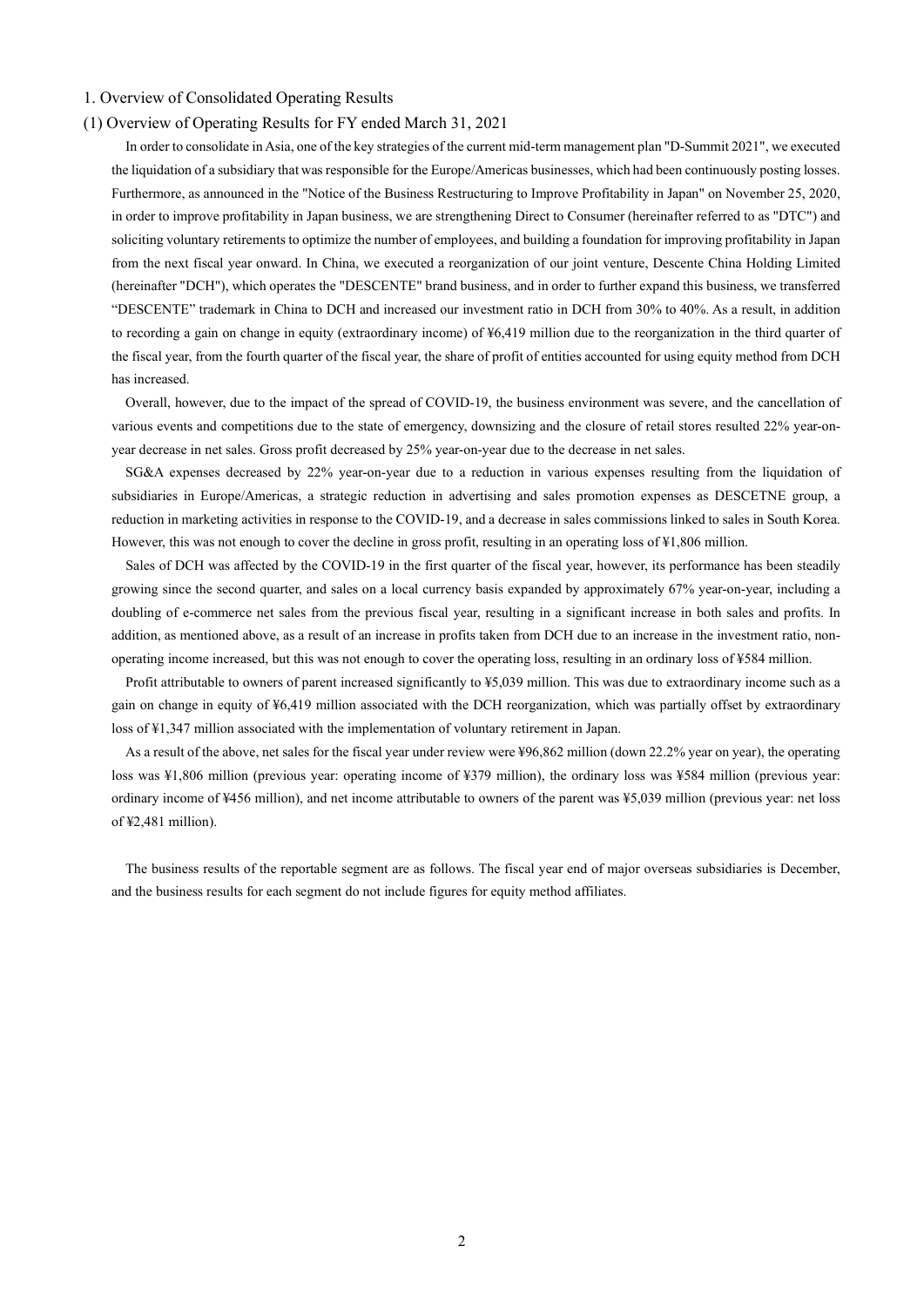|  |  |  | (Net Sales by Segments) |
|--|--|--|-------------------------|
|--|--|--|-------------------------|

| Segment     | Net sales (Yen in millions)<br>(YoY) | Segment Income or Loss (Yen in millions)<br>(YoY)              |
|-------------|--------------------------------------|----------------------------------------------------------------|
| Japan       | 47,079<br>$(82.9\%)$                 | $\Delta$ 1,767<br>(previous year: 396 million yen)             |
| South Korea | 46,156<br>(78.7%)                    | 11<br>(previous year: 721 million yen)                         |
| China       | 3,397<br>$(66.3\%)$                  | ∆48<br>(previous year: ∆60 million yen)                        |
| Others      | 229<br>$(5.7\%)$                     | $\triangle$ 64<br>(previous year: $\triangle$ 744 million yen) |
| Adjustments | ۰                                    | 63<br>(previous year: 65 million)                              |
| Total       | 96,862<br>$(77.8\%)$                 | $\Delta$ 1,806<br>(previous year: 379 million yen)             |

#### (Japan)

During the fiscal year under review, the Company conducted a full-scale renewal of its e-commerce website, "DESCENTE STORE Online", with the aim of expanding its business and strengthening its sales capabilities. As a result, in-house e-commerce sales were strong, rising 68% year on year. In addition, despite ongoing efforts to reduce SG&A expenses, such as advertising and sales promotion expenses, net sales declined due to the temporary suspension of operations at real stores from April - May due to the impact of the COVID-19, and a decrease in inbound tourists. As a result, both sales and profits declined for the full fiscal year. As a business restructuring, we reduced personnel expenses by offering voluntary retirement and transferred all businesses of our wholesale subsidiary, BEN-GENERAL CORPORATION. We have focused on allocating management resources to directlymanaged stores and e-commerce businesses, and have established a system to ensure stable revenue in Japan from the fiscal year ending March 2022 onwards.

## (South Korea)

Sales gradually recovered from the impact of COVID-19, which has been in place since February 2020, lead by "DESCENTE" and "umbro" which grew sales during the fourth quarter of the fiscal year However, for the full fiscal year, there was a decrease in sporting opportunities due to the closure of sports facilities and the cancellation of events, and a decrease in consumers' appetite for purchasing due to the short-term operation of stores. As a result, segment sales and profits declined in the fiscal year under review.

#### (China)

In the business development of consolidated subsidiaries SHANGHAI DESCENTE COMMERCIAL CO., LTD. and HONG KONG DESCENTE TRADING, LTD., which are included in segment income, SG&A expenses were reduced mainly due to the reorganization of unprofitable stores and a decrease in rent and other fixed costs. Sales and profits of SHANGHAI DESCENTE COMMERCIAL CO., LTD. recovered in the third quarter as domestic demand invigorated. Meanwhile, in Hong Kong, sales and profits at Hong Kong DESCENTE TRADING CO., LTD. declined, particularly in the fourth quarter, as consumer appetite declined due to the re-expansion of the COVID-19. As a result, segment sales declined in the fiscal year under review, but segment loss decreased. Although not included in segment income or loss, DCH, an equity-method affiliate, continued to perform well, with significant increases in sales and profits as mentioned above.

## (Others)

In this segment, centered on Europe/Americas, we transferred the stock of INOVEIGHT Group, which had posted a continuous loss, in the year ending March 2020, and liquidated DESCENTE NORTH AMERICA INC., DESCENTE ATHLETIC AMERICAS INC., and suspended SINGAPORE DESCENTEPTE. LTD., which also had posted a continuous loss. This resulted in a rough reduction of losses.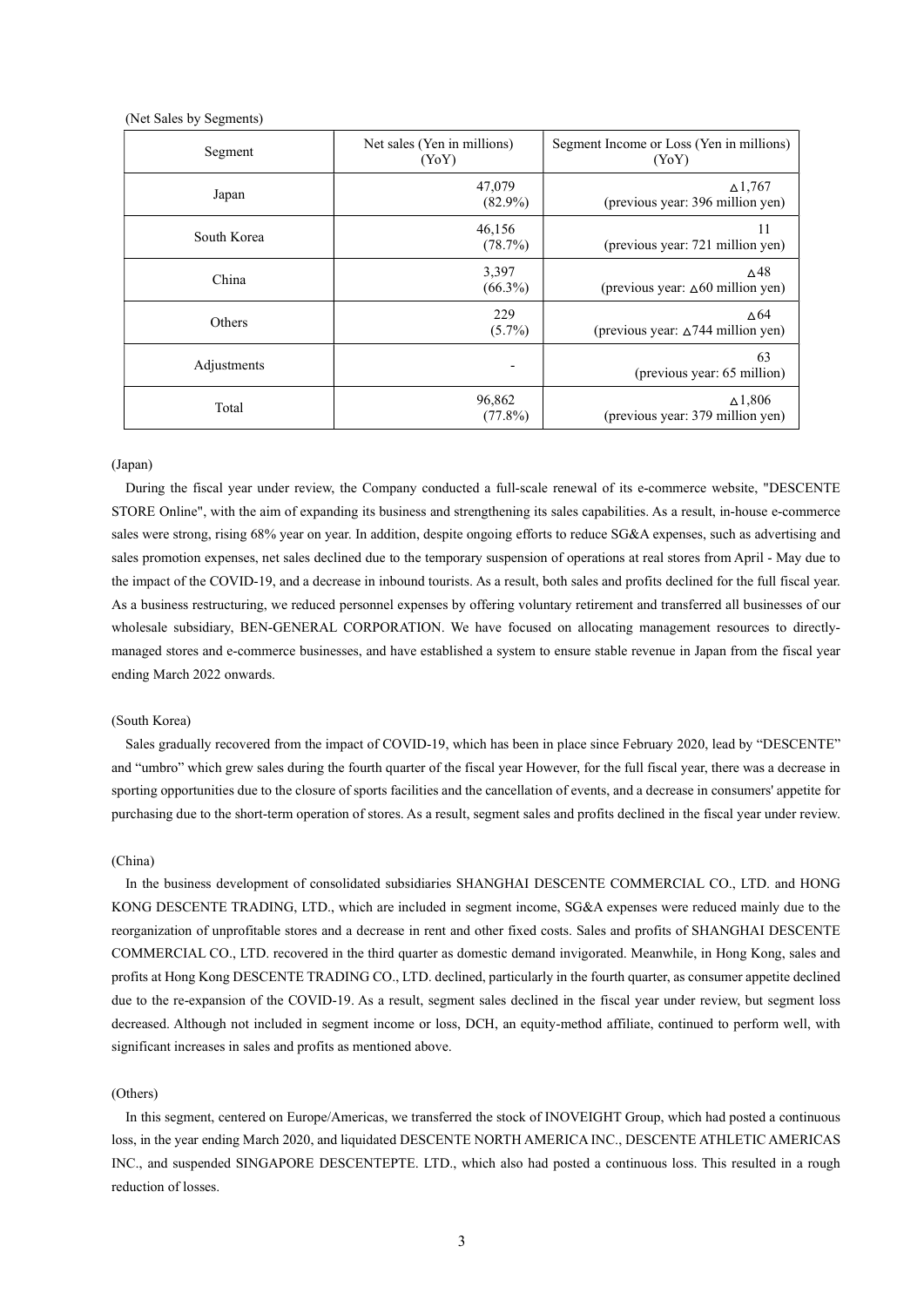### Net sales by Item are as follows.

(Net sales by Item)

| Item                               | Amount<br>(Yen in millions) | Composition Ratio (%) | Year on year $(\% )$ |
|------------------------------------|-----------------------------|-----------------------|----------------------|
| Athletic wear and related products | 60,433                      | 62.4                  | 75.8                 |
| Golf wear and related products     | 28,412                      | 29.3                  | 85.2                 |
| Outdoor wear and related products  | 8,016                       | 8.3                   | 69.9                 |
| Total                              | 96,862                      | 100.0                 | 77.8                 |

(Athletic wear and related products)

In the fourth quarter of the fiscal year, in Japan, the training wear for spring season of "DESCENTE" drove sales, and in "le coq sportif", sales of AIR STYLISH PANTS, which are characterized by stretchability and 3-dimensional patterns, remained strong. As a result, sales of the above-mentioned brands in the fourth quarter increased year on year. In South Korea, sales of fleece have been growing, and apparel sales of "DESCENTE" and "umbro" have been strong since the third quarter. However, sales in the athletic category decreased by 24% year-on-year in the fiscal year under review due to the impact of the COVID-19 in all areas and a decrease in over-the-counter sales.

### (Golf wear and related products)

Golf is becoming increasingly popular since the spread of COVID-19, and in both Japan and Korea, "DESCENTE" posted a year-on-year increase in sales during the fiscal year under review. In addition, in the fourth quarter, "Munsingwear" also increased year-over-year in South Korea and China. However, this was not enough to cover the decline in overall store sales due to the impact of the COVID-19, and net sales in the golf category in the fiscal year under review declined 15% year on year.

#### (Other Topics)

In Japan, we are strengthening our DTC business, which has a high gross profit margin, in order to improve profitability. As part of these efforts, we have renewed the "DESCENTE STORE Online", official in-house e-commerce website, and are working to attract more customers through digital marketing by utilizing the owned media "ULLR MAG.". In South Korea, aiming for stable growth, we concentrated management resources on our main stores by restructuring the number of stores.

Furthermore, in accordance with the "Enhancing our manufacturing capabilities", which is one of the key strategies, we are implementing dedicated manufacturing as DESCENTE group. We are advancing manufacturing in line with customer needs, such as implementing customized orders of "Mizusawa Down" in Japan, and of shoes in South Korean. As for the golf category, in "DESCENTE" we launched polo shirts which return to the soil from "g-arc" series, which symbolizes our dedicated manufacturing. In addition, we expanded brand recognition by selling collaboratively planned products with the luxury brand "DIOR" in 12 countries around the world. By making full use of our Research & Development Center "DISC", we are continuing to develop products that meet consumer demand with uncompromising approach.

As part of our sustainability efforts, we are working to reduce environmental impact, provide sports opportunities, and engage in activities that contribute to local communities. During the fourth quarter, "1 SHOE, 1 SMILE Campaign" was implemented from "le coq sportif" as part of our contributions to the society. Amid a challenging environment due to the spread of the COVID-19, we donated a portion of the sales of shoes sold during the period to the Japanese Red Cross Society in order to support and express respect and appreciation to healthcare professionals who continue to play an active role in the frontline healthcare field. Going forward, we will continue our efforts to enrich the physical and mental health of people through sports and create sound lifestyles.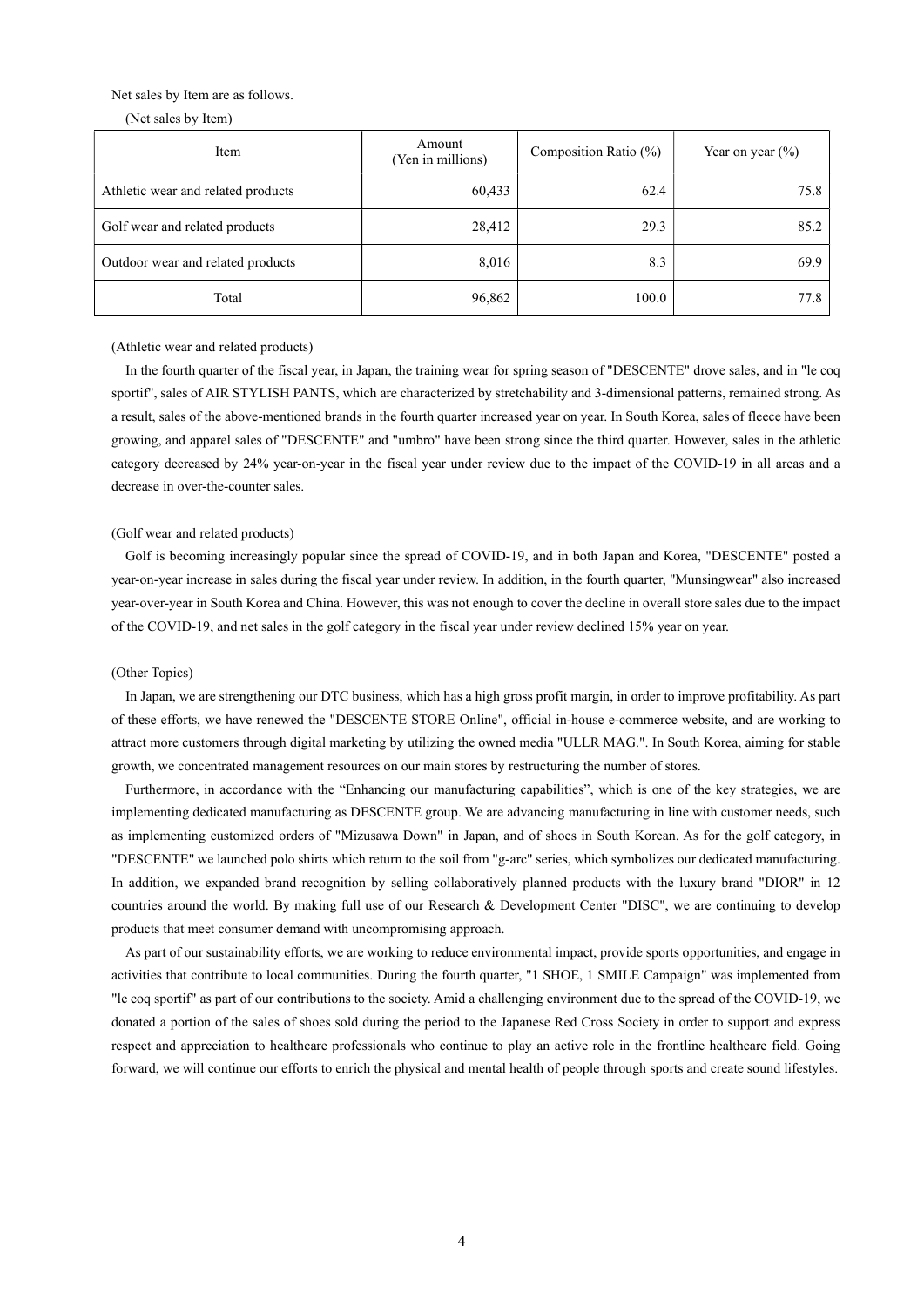### (2) Overview of Consolidated Financial Position for FY ended March 31, 2021

(Analysis of the status of assets, liabilities, and net assets)

Total assets at the end of the fiscal year under review were ¥107,987 million, a decrease of ¥516 million from the end of the previous fiscal year.

Current assets decreased by ¥2,646 million from the end of the previous fiscal year to ¥65,368 million. This was mainly due to an increase of ¥1,603 million in cash and deposits, a decrease of ¥1,734 million in notes and accounts receivable-trade, and a decrease of ¥2,202 million in merchandise and finished goods.

Non-current assets increased by ¥2,130 million from the end of the previous fiscal year to ¥42,619 million. This was mainly due to an increase of ¥6,943 million in investment securities.

Total liabilities decreased by ¥6,287 million from the end of the previous fiscal year to ¥30,024 million. This was mainly due to a decrease of ¥4,875 million in notes and accounts payable-trade and a decrease of ¥1,380 million in lease obligations.

Net assets increased by ¥5,770 million from the end of the previous fiscal year to ¥77,963 million. This was mainly due to an increase of ¥5,039 million yen in retained earnings and an increase of ¥559 million in remeasurements of defined benefit plans.

As a result, the equity ratio increased 5.7% from the end of the previous fiscal year to 72.2%.

### (3) Overview of Consolidated Cash Flow for FY ended March 31, 2021

(Analysis of Cash Flow Status)

Cash and cash equivalents at the end of the fiscal year under review decreased by ¥315 million from the end of the previous fiscal year to ¥19,244 million.

Cash flows from operating activities was ¥2,393 million in excess of revenues (¥2,371 million in excess of revenues in the previous fiscal year). This was due to income before income taxes of ¥5,565 million, depreciation of ¥5,201 million, a decrease in notes and accounts receivable-trade of ¥1,720 million, and a decrease in inventories of ¥2,413 million, which were partly offset by a decrease in notes and accounts payable-trade of ¥4,840 million and a gain on change in equity of ¥6,419 million.

Cash flows from investing activities was ¥51 million in excess of revenues (¥5,949 million in excess of expenditures in the previous fiscal year). This was mainly due to purchase of property, plant and equipment of ¥1,541 million, proceeds from sales of investment securities of ¥1,822 million, and proceeds from collection of guarantee deposits of ¥985 million.

Cash flows from financing activities was ¥2,586 million in excess of expenditures (¥4,128 million in excess of expenditures in the previous fiscal year). This was mainly due to repayments of short-term loans payable of ¥424 million and repayments of lease obligations of ¥2,130 million.

|                                                      | 2017 | FY ended March   FY ended March  <br>2018 | FY ended March<br>2019 | 2020 | FY ended March FY ended March<br>2021 |
|------------------------------------------------------|------|-------------------------------------------|------------------------|------|---------------------------------------|
| Equity Ratio $(\%)$                                  | 66.3 | 67.3                                      | 67.8                   | 66.5 | 72.2                                  |
| Equity Ratio based on Market<br>Value<br>(%)         | 93.0 | 108.0                                     | 188.9                  | 88.3 | 131.5                                 |
| Cash Flow/Liabilities with<br>Interest Ratio (Years) | 1.0  | 0.5                                       | 0.5                    | 1.1  | 0.9 <sup>°</sup>                      |
| <b>Interest Coverage</b><br>Ratio (Times)            | 55.7 | 135.8                                     | 82.5                   | 8.1  | 27.0                                  |

(Reference) Cash Flow Related Indicators

(NOTE) Equity ratio = Net worth / Total Assets

Equity Ratio based on Market Value = Market Capitalization /Total Assets

Cash Flow / Liabilities with Interest Ratio = Liabilities with Interest / Operating Cash Flow

Interest Coverage Ratio = Operating Cash Flow / Interest Payments

1. Each indicator is calculated based on consolidated financial figures.

2. Market capitalization is calculated based on closing share prices at year end multiple the number of shares issued and outstanding at year end excluding treasury shares.

3. Operating cash flows refers to cash flows from operating activities of the consolidated cash flow statements. Liabilities with Interest includes all liabilities on which we pay interest shown on the consolidated balance sheet. Interest payments refers to payments of interest paid on the consolidated cash flow statement.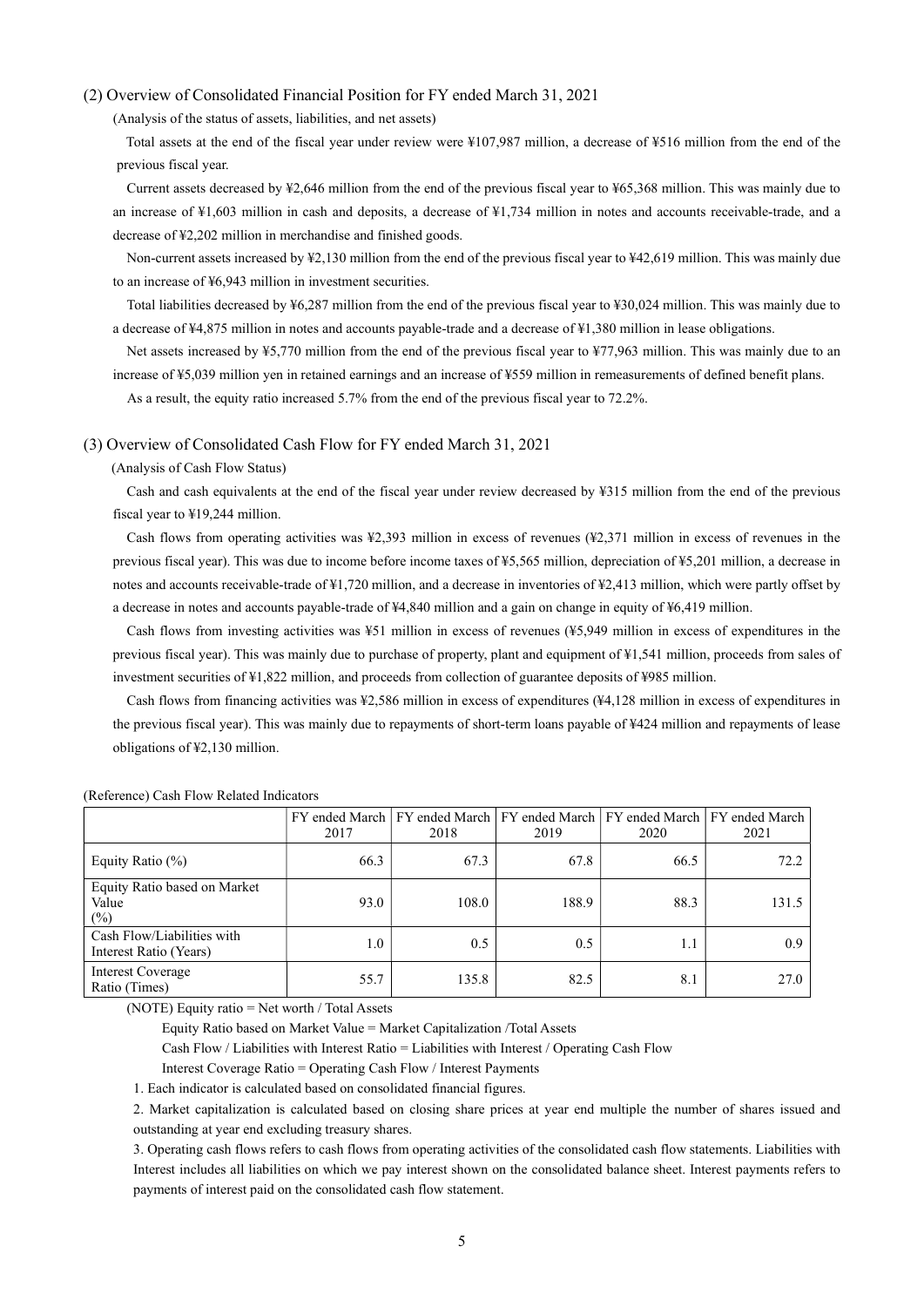## (4) Consolidated Performance Forecast for the fiscal year ending March 31, 2022

The business environment is undergoing dramatic change, due in part to major changes in the external environment, such as the global spread of the COVID-19. In the fiscal year ending March 2021, the second year of the 3-year med-term management plan "D-Summit 2021", we completed "Consolidate in Asia", which is one of our key strategies. Beginning in the fiscal year ending March 2022, we will move on to the stage of implementing measures to improve profitability of Japan business.

For the reasons stated above, "D-Summit 2021" is completed one year ahead of schedule, and a new "D-Summit 2023" is formulated as a 3-year plan covering the period from the fiscal year ending March 2022 to fiscal year ending March 2024. In "D-Summit 2023", we will focus on 3 key strategies: "I. Implement strategies by region for Japan, Korea, and China," "II. Improve profitability of Japan business," and "III. Enhance our manufacturing capabilities". We aim to generate stable earnings in the above three markets. For the first year, DESCENTE Group is planning a consolidated result for the year ending March 2022, net sales of ¥103,000 million, operating income of ¥3,100 million, ordinary income of ¥4,300 million, and net profit attributed to owners of the parent of ¥3,000 million.

# 2. Basic Approach to the Selection of Accounting Standards

Over the near term, the Group will prepare its consolidated financial statements based on Japanese GAAP. Regarding the application of International Financial Reporting Standards (IFRS), we plan to appropriately respond to the situation in Japan and abroad.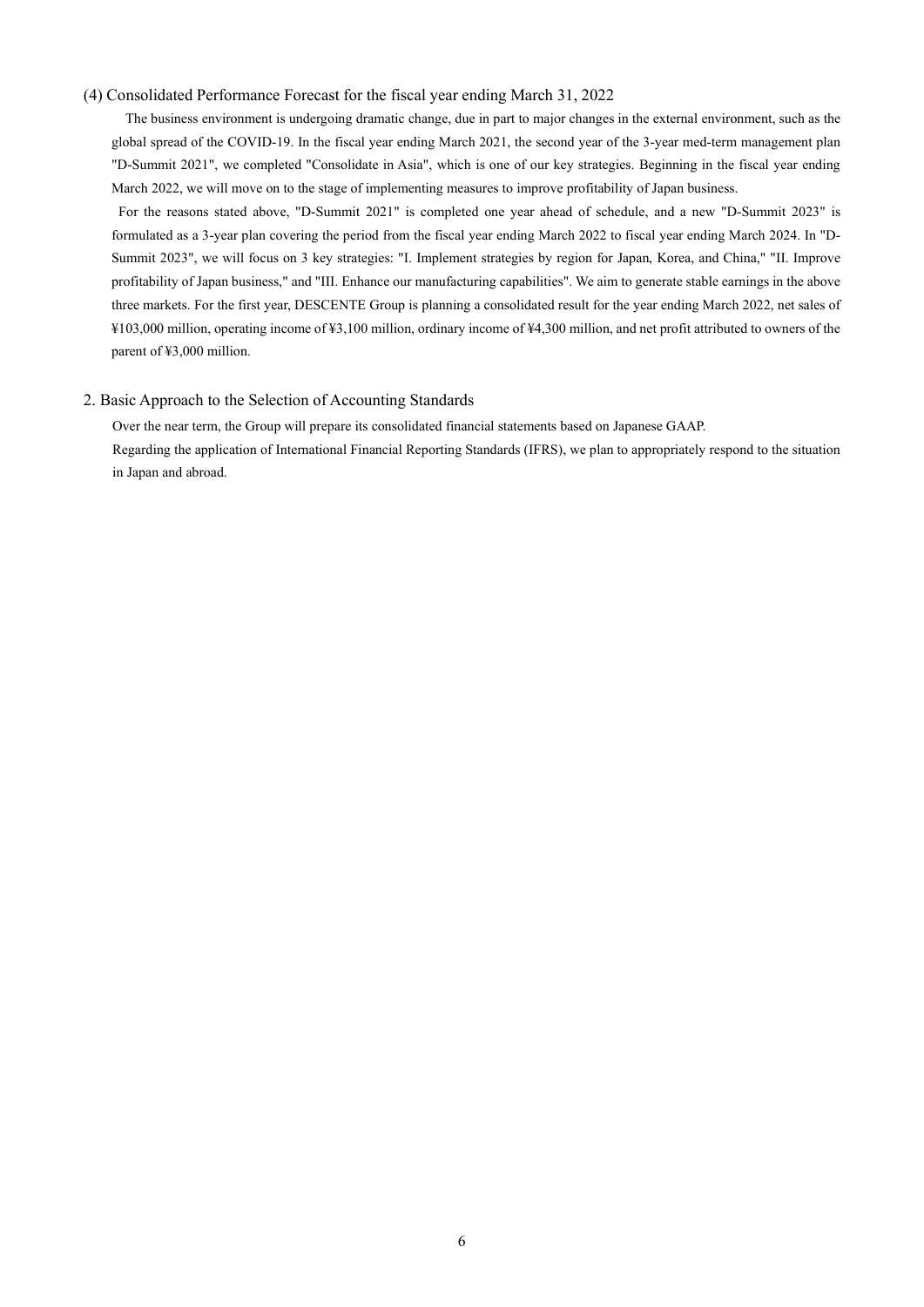# 3. Consolidated Financial Statements and Notes

(1) Consolidated Balance Sheets

|                                       |                                                | (Yen in millions)                             |
|---------------------------------------|------------------------------------------------|-----------------------------------------------|
|                                       | Previous fiscal year<br>(ended March 31, 2020) | Current fiscal year<br>(ended March 31, 2021) |
| Assets                                |                                                |                                               |
| Current assets                        |                                                |                                               |
| Cash and deposits                     | 20,309                                         | 21,913                                        |
| Notes and accounts receivable - trade | 17,319                                         | 15,585                                        |
| Merchandise and finished goods        | 26,575                                         | 24,372                                        |
| Work in process                       | 195                                            | 174                                           |
| Raw materials and supplies            | 726                                            | 588                                           |
| Others                                | 3,006                                          | 2,791                                         |
| Allowance for doubtful accounts       | $\Delta$ 118                                   | $\Delta$ <sup>58</sup>                        |
| Total current assets                  | 68,015                                         | 65,368                                        |
| Non-current assets                    |                                                |                                               |
| Property, plant and equipment         |                                                |                                               |
| Buildings and structures, net         | 11,485                                         | 10,906                                        |
| Land                                  | 8,599                                          | 8,612                                         |
| Right-of-use asset                    | 4,610                                          | 3,543                                         |
| Construction in progress              | 26                                             | 28                                            |
| Other, net                            | 3,028                                          | 2,196                                         |
| Total property, plant and equipment   | 27,750                                         | 25,289                                        |
| Intangible assets                     |                                                |                                               |
| Others                                | 2,961                                          | 2,206                                         |
| Total intangible assets               | 2,961                                          | 2,206                                         |
| Investments and other assets          |                                                |                                               |
| Investments in securities             | 3,003                                          | 9,946                                         |
| Deferred tax assets                   | 449                                            | 732                                           |
| Others                                | 6,378                                          | 4,494                                         |
| Allowance for doubtful accounts       | $\Delta$ 55                                    | $\Delta$ 50                                   |
| Total investments and other assets    | 9,777                                          | 15,122                                        |
| Total non-current assets              | 40,488                                         | 42,619                                        |
| Total assets                          | 108,504                                        | 107,987                                       |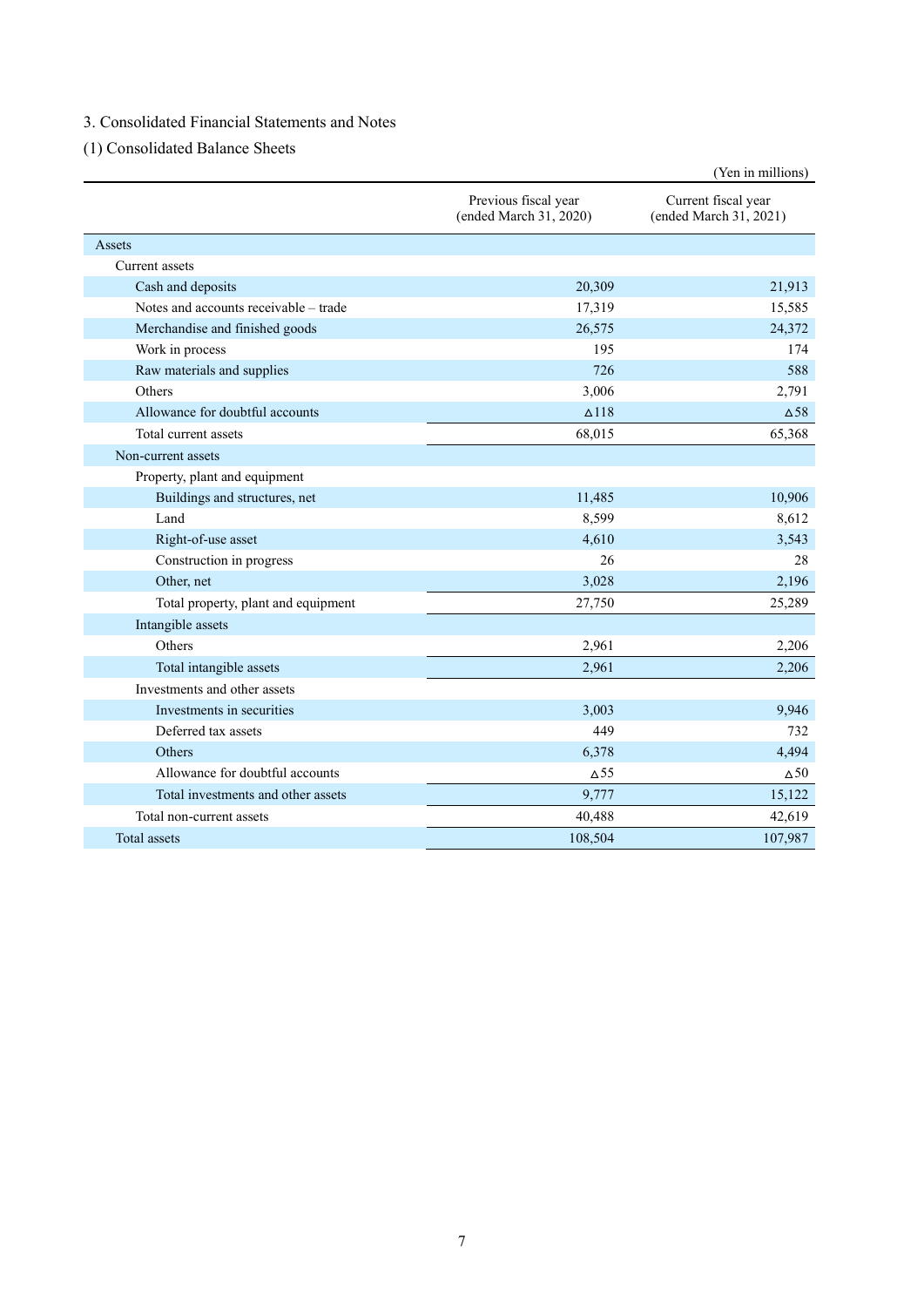|                                                       |                                                | (Yen in millions)                             |
|-------------------------------------------------------|------------------------------------------------|-----------------------------------------------|
|                                                       | Previous fiscal year<br>(ended March 31, 2020) | Current fiscal year<br>(ended March 31, 2021) |
| Liabilities                                           |                                                |                                               |
| Current liabilities                                   |                                                |                                               |
| Notes and accounts payable – trade                    | 16,648                                         | 11,773                                        |
| Short-term loans payable                              | 1,436                                          | 1,000                                         |
| Current portion of long-term loans payable            | 225                                            | 93                                            |
| Accounts payable - other                              | 4,527                                          | 4,793                                         |
| Income taxes payable                                  | 38                                             | 1,427                                         |
| Provision for bonuses                                 | 965                                            | 841                                           |
| Lease obligations                                     | 1,902                                          | 1,842                                         |
| Provision for sales returns                           | 837                                            | 868                                           |
| Others                                                | 2,194                                          | 2,531                                         |
| Total current liabilities                             | 28,776                                         | 25,172                                        |
| Non-current liabilities                               |                                                |                                               |
| Long-term loans payable                               | 295                                            | 373                                           |
| Net defined benefit liability                         | 968                                            | 237                                           |
| Lease obligations                                     | 3,301                                          | 1,920                                         |
| Deferred tax liabilities                              | 2,111                                          | 1,472                                         |
| Others                                                | 858                                            | 846                                           |
| Total non-current liabilities                         | 7,534                                          | 4,851                                         |
| <b>Total liabilities</b>                              | 36,311                                         | 30,024                                        |
| Net assets                                            |                                                |                                               |
| Shareholders' equity                                  |                                                |                                               |
| Capital stock                                         | 3,846                                          | 3,846                                         |
| Capital surplus                                       | 25,316                                         | 25,344                                        |
| Retained earnings                                     | 43,190                                         | 48,230                                        |
| Treasury shares                                       | $\Delta$ 633                                   | $\Delta$ 624                                  |
| Total shareholders' equity                            | 71,719                                         | 76,796                                        |
| Accumulated other comprehensive income                |                                                |                                               |
| Valuation difference on available-for-sale securities | 373                                            | 199                                           |
| Deferred gains or losses on hedges                    | 13                                             | $\triangle$ <sup>21</sup>                     |
| Foreign currency translation adjustment               | 218                                            | 561                                           |
| Remeasurements of defined benefit plans               | $\Delta$ 131                                   | 427                                           |
| Total accumulated other comprehensive income          | 473                                            | 1,167                                         |
| Total net assets                                      | 72,193                                         | 77,963                                        |
| Total liabilities and net assets                      | 108,504                                        | 107,987                                       |
|                                                       |                                                |                                               |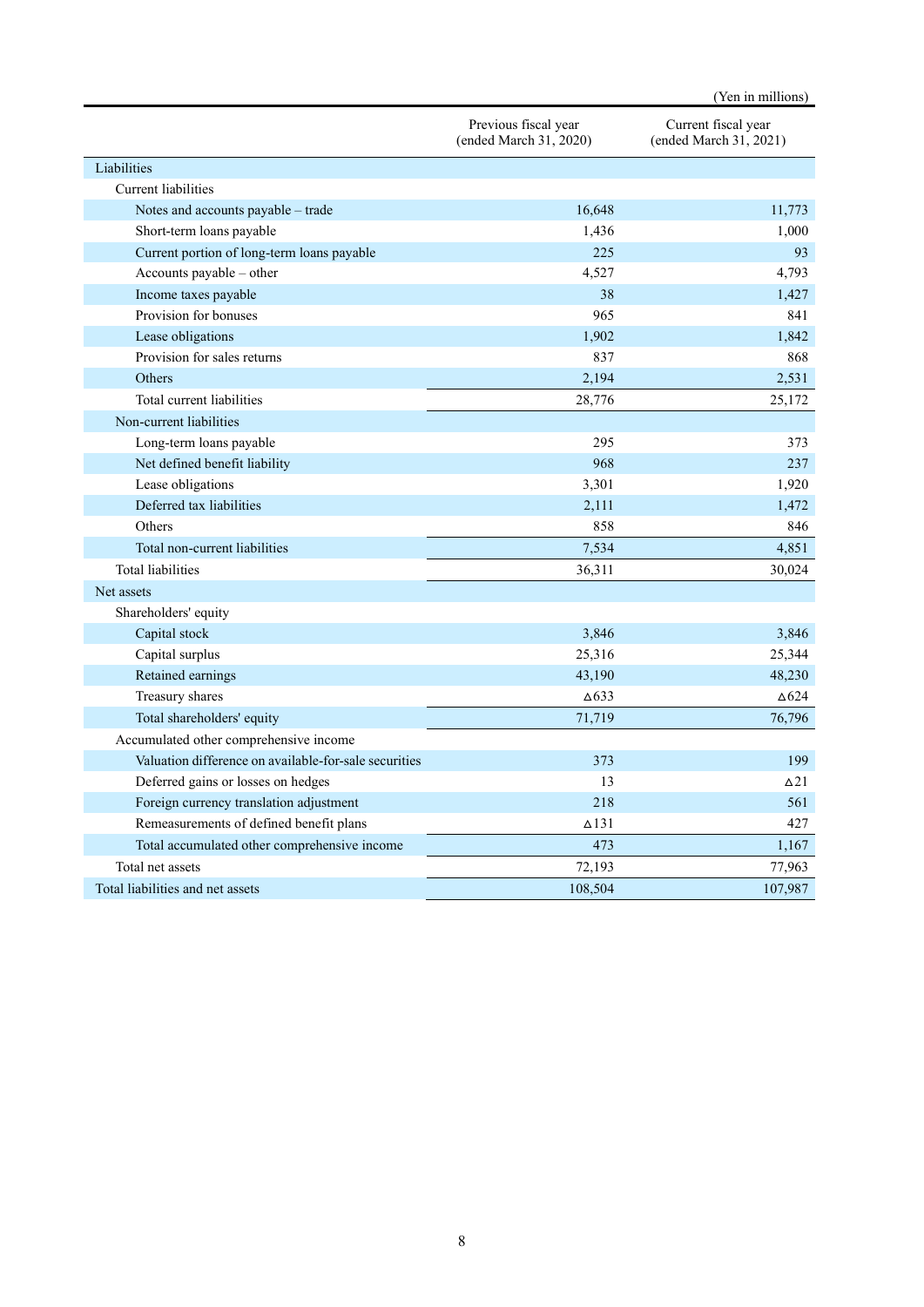# (2) Consolidated Statements of Income and Consolidated Statements of Comprehensive Income

Consolidated Statements of Income

|                                                                         |                      | (Yen in millions)                                                                        |
|-------------------------------------------------------------------------|----------------------|------------------------------------------------------------------------------------------|
|                                                                         | Previous fiscal year | Current fiscal year<br>(April 1, 2019 - March 31, 2020) (April 1, 2020 - March 31, 2021) |
| Net sales                                                               | 124,561              | 96,862                                                                                   |
| Cost of sales                                                           | 56,580               | 45,851                                                                                   |
| Gross profit                                                            | 67,981               | 51,010                                                                                   |
| Reversal of provision for sales returns                                 | 46                   |                                                                                          |
| Provision for sales returns                                             |                      | 31                                                                                       |
| Gross profit - net                                                      | 68,027               | 50,979                                                                                   |
| Selling, general and administrative expenses                            | 67,647               | 52,785                                                                                   |
| Operating income or loss $(\Delta)$                                     | 379                  | $\Delta$ 1,806                                                                           |
| Non-operating income                                                    |                      |                                                                                          |
| Interest income                                                         | 326                  | 160                                                                                      |
| Dividends income                                                        | 84                   | 133                                                                                      |
| Equity in earnings of affiliates                                        | 328                  | 791                                                                                      |
| Foreign exchange gains                                                  |                      | 73                                                                                       |
| Subsidy income                                                          |                      | 293                                                                                      |
| Others                                                                  | 238                  | 268                                                                                      |
| Total non-operating income                                              | 978                  | 1,720                                                                                    |
| Non-operating expenses                                                  |                      |                                                                                          |
| Interest expenses                                                       | 291                  | 88                                                                                       |
| Loss on retirement of non-current assets                                | 170                  | 287                                                                                      |
| Foreign exchange losses                                                 | 147                  |                                                                                          |
| Others                                                                  | 291                  | 122                                                                                      |
| Total non-operating expenses                                            | 901                  | 498                                                                                      |
| Ordinary income or $loss(\Delta)$                                       | 456                  | $\Delta$ 584                                                                             |
| Extraordinary gains                                                     |                      |                                                                                          |
| Dilution gain                                                           |                      | 6,419                                                                                    |
| Gain on sales of stock of affiliates                                    |                      | 460                                                                                      |
| Gain on sales of investment securities                                  |                      | 930                                                                                      |
| Gain on sales of noncurrent assets                                      |                      | 249                                                                                      |
| Reversal of provision for loss on guarantees                            | 121                  |                                                                                          |
| Reversal of allowance for doubtful accounts                             | 52                   |                                                                                          |
| Total extraordinary income                                              | 173                  | 8,060                                                                                    |
| <b>Extraordinary</b> losses                                             |                      |                                                                                          |
| Special retirement benefit                                              |                      | 1,347                                                                                    |
| Impairment loss                                                         | 773                  | 289                                                                                      |
| Loss on disposal of business                                            |                      | 148                                                                                      |
| Loss on settlement of subsidiaries                                      |                      | 124                                                                                      |
| Loss on sales of subsidiaries' stock                                    | 607                  |                                                                                          |
| Loss on liquidation of subsidiaries                                     | 387                  |                                                                                          |
| Others                                                                  | 46                   |                                                                                          |
| Total extraordinary loss                                                | 1,815                | 1,910                                                                                    |
| Income before income taxes or Loss before income taxes<br>$(\triangle)$ | $\Delta$ 1,184       | 5,565                                                                                    |
| Income $taxes - current$                                                | 431                  | 1,566                                                                                    |
| Income taxes - deferred                                                 | 864                  | $\Delta$ 1,040                                                                           |
| Total income taxes                                                      | 1,296                | 525                                                                                      |
| Net income or loss $(\triangle)$                                        | $\Delta$ 2,481       | 5,039                                                                                    |
| Profit or loss $(\Delta)$ attributable to owners of the parent          | $\Delta 2,\!481$     | 5,039                                                                                    |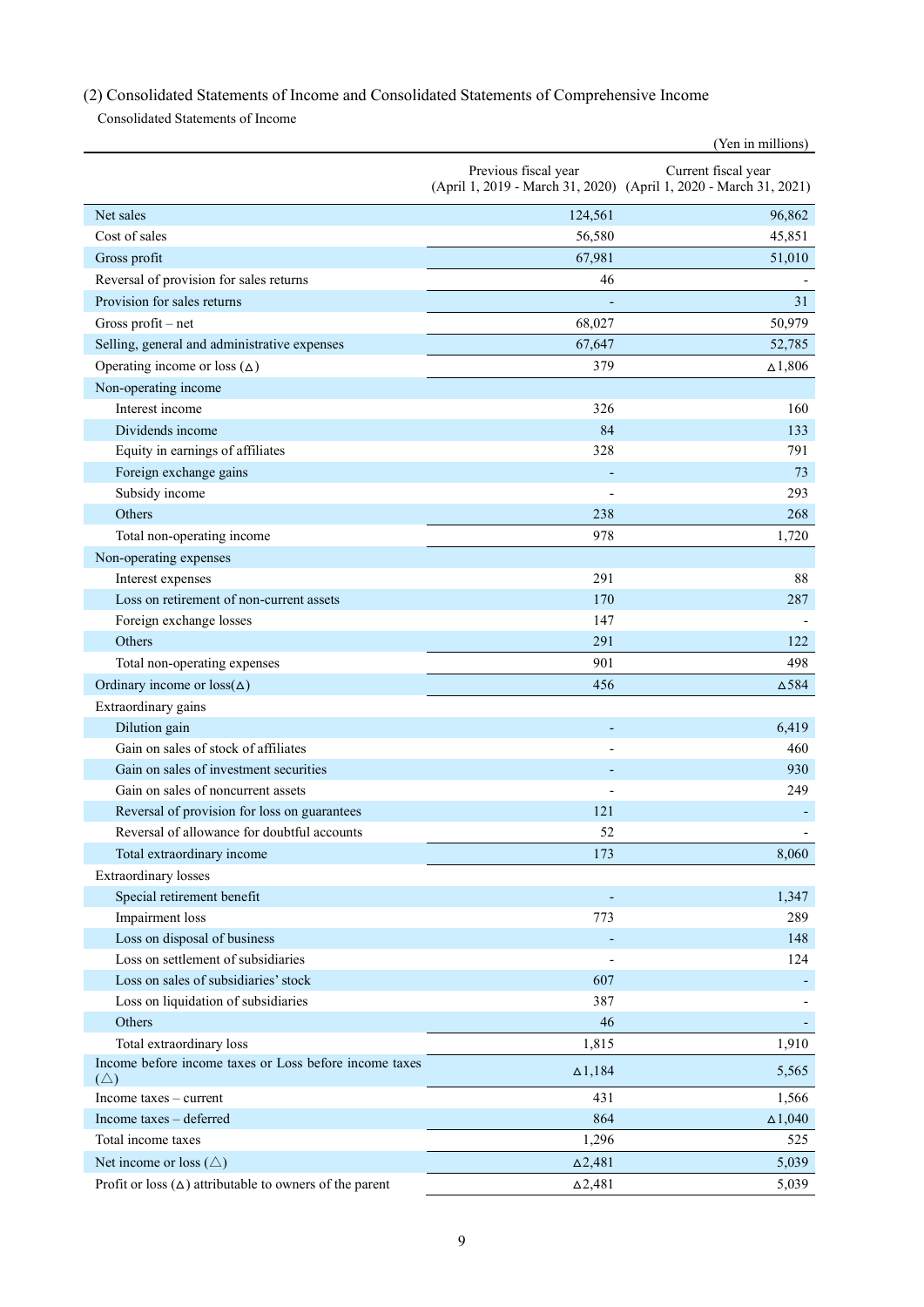# Consolidated Statement of Comprehensive Income

|                                                                                             |                                                              | (Yen in millions)                                           |
|---------------------------------------------------------------------------------------------|--------------------------------------------------------------|-------------------------------------------------------------|
|                                                                                             | Previous fiscal year<br>(April 1, 2019)<br>- March 31, 2020) | Current fiscal year<br>(April 1, 2020)<br>- March 31, 2021) |
| Net income or net loss $(\Delta)$                                                           | $\Delta$ 2,481                                               | 5,039                                                       |
| Other comprehensive income                                                                  |                                                              |                                                             |
| Valuation difference on available-for-sale securities                                       | $\Delta$ 365                                                 | $\Delta$ 173                                                |
| Deferred gains or losses on hedges                                                          | 18                                                           | $\Delta$ 34                                                 |
| Foreign currency translation adjustment                                                     | $\Delta$ 1,280                                               | 250                                                         |
| Remesurements of defined benefit plans                                                      | $\triangle$ 120                                              | 559                                                         |
| Share of other comprehensive income (loss) of entities<br>accounted for using equity method | $\triangle$ 108                                              | 92                                                          |
| Total other comprehensive income                                                            | $\Delta$ 1,857                                               | 694                                                         |
| Comprehensive income                                                                        | $\Delta$ 4,338                                               | 5,734                                                       |
| (Breakdown)                                                                                 |                                                              |                                                             |
| Comprehensive income attributable to owners of the<br>parent                                | $\Delta$ 4,338                                               | 5,734                                                       |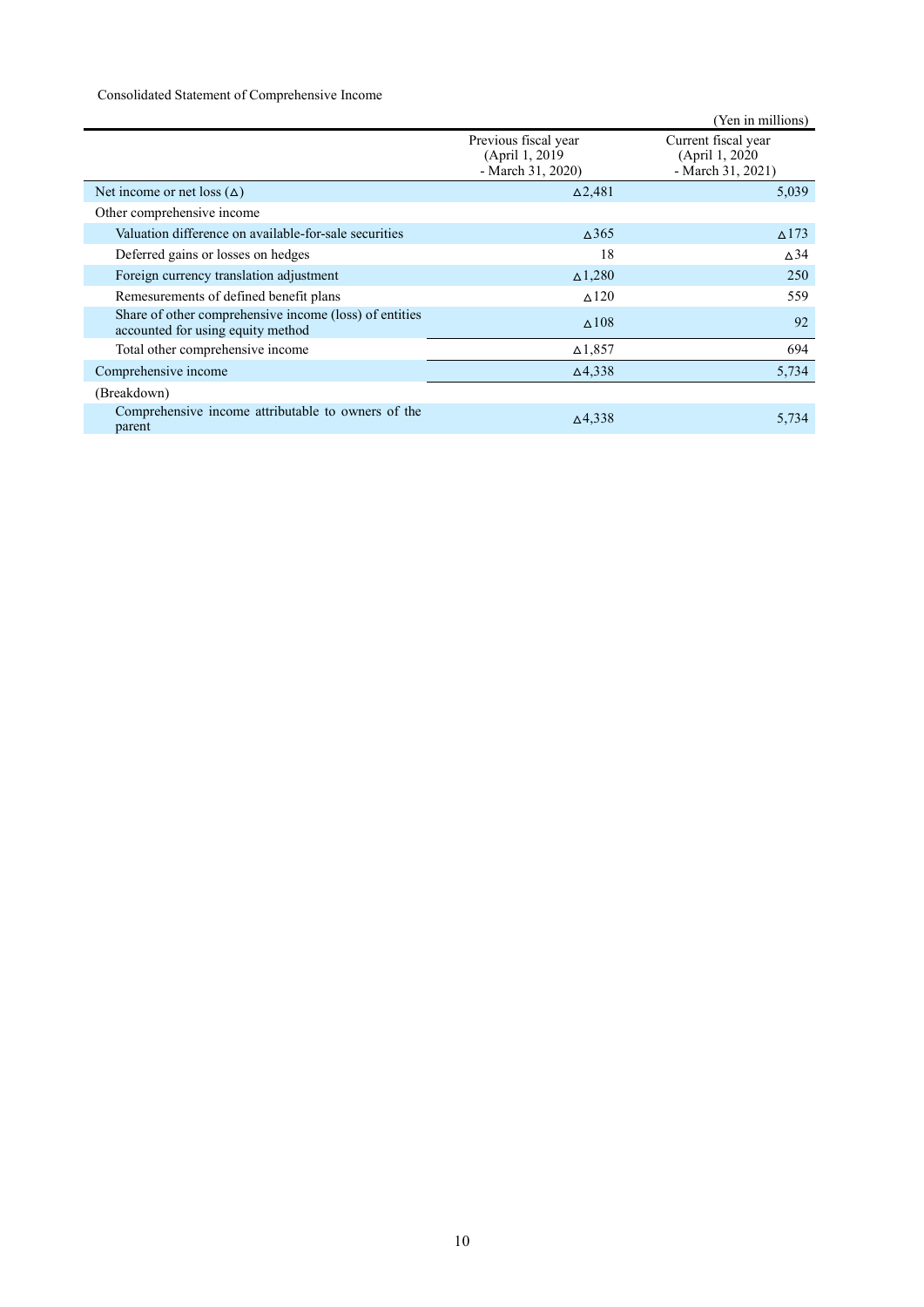# (3) Consolidated Statements of Changes in Net Assets

Previous fiscal year (April 1, 2019 - March 31, 2020)

(Yen in millions)

|                                                                                       | Shareholders' equity |                 |                   |                |                            |  |  |
|---------------------------------------------------------------------------------------|----------------------|-----------------|-------------------|----------------|----------------------------|--|--|
|                                                                                       | Capitol Stock        | Capital surplus | Retained earnings | Treasury stock | Total shareholders' equity |  |  |
| Balance at beginning of the period                                                    | 3,846                | 25,281          | 47,632            | $\Delta$ 643   | 76,115                     |  |  |
| Changes of items during period                                                        |                      |                 |                   |                |                            |  |  |
| Dividend from surplus                                                                 |                      |                 | $\Delta$ 1,960    |                | $\Delta$ 1,960             |  |  |
| Profit or loss attributable to owners of parent                                       |                      |                 | $\Delta 2,481$    |                | $\Delta$ 2,481             |  |  |
| Purchase of treasury stock                                                            |                      |                 |                   | $\Delta 0$     | $\Delta 0$                 |  |  |
| Disposal of treasury stock                                                            |                      | 35              |                   | 11             | 46                         |  |  |
| Net changes of items during the period<br>except for items under shareholders' equity |                      |                 |                   |                |                            |  |  |
| Total changes of items during the period                                              |                      | 35              | $\Delta$ 4,442    | 10             | $\Delta$ 4,395             |  |  |
| Balance at end of the period                                                          | 3,846                | 25,316          | 43,190            | $\Delta$ 633   | 71,719                     |  |  |

|                                                                                          | Accumulated other comprehensive income                       |                                       |                                               |                                            |                                                       |                  |
|------------------------------------------------------------------------------------------|--------------------------------------------------------------|---------------------------------------|-----------------------------------------------|--------------------------------------------|-------------------------------------------------------|------------------|
|                                                                                          | Valuation difference<br>lon available-for-sale<br>securities | Deferred gains or<br>losses on hedges | Foreign currency<br>translation<br>adjustment | Defined benefit<br>plans<br>remeasurements | Total accumulated<br>Other<br>comprehensive<br>income | Total net assets |
| Balance at beginning of the period                                                       | 739                                                          | $\Delta$ 4                            | 1,607                                         | $\Delta$ 11                                | 2,330                                                 | 78,446           |
| Changes of items during the period                                                       |                                                              |                                       |                                               |                                            |                                                       |                  |
| Dividends from surplus                                                                   |                                                              |                                       |                                               |                                            |                                                       | $\Delta$ 1,960   |
| Profit or loss attributable to<br>owners of parent                                       |                                                              |                                       |                                               |                                            |                                                       | $\Delta$ 2,481   |
| Purchase of treasury stock                                                               |                                                              |                                       |                                               |                                            |                                                       | $\Delta 0$       |
| Disposal of treasury stock                                                               |                                                              |                                       |                                               |                                            |                                                       | 46               |
| Net changes in items during the<br>period except for items under<br>shareholders' equity | $\Delta$ 365                                                 | 18                                    | $\Delta$ 1,388                                | $\triangle$ 120                            | $\Delta$ 1,857                                        | $\Delta$ 1,857   |
| Total changes of items during the<br>period                                              | $\Delta$ 365                                                 | 18                                    | $\triangle$ 1,388                             | $\triangle$ 120                            | $\Delta$ 1,857                                        | $\Delta$ 6,252   |
| Balance at end of the period                                                             | 373                                                          | 13                                    | 218                                           | $\triangle$ 131                            | 473                                                   | 72,193           |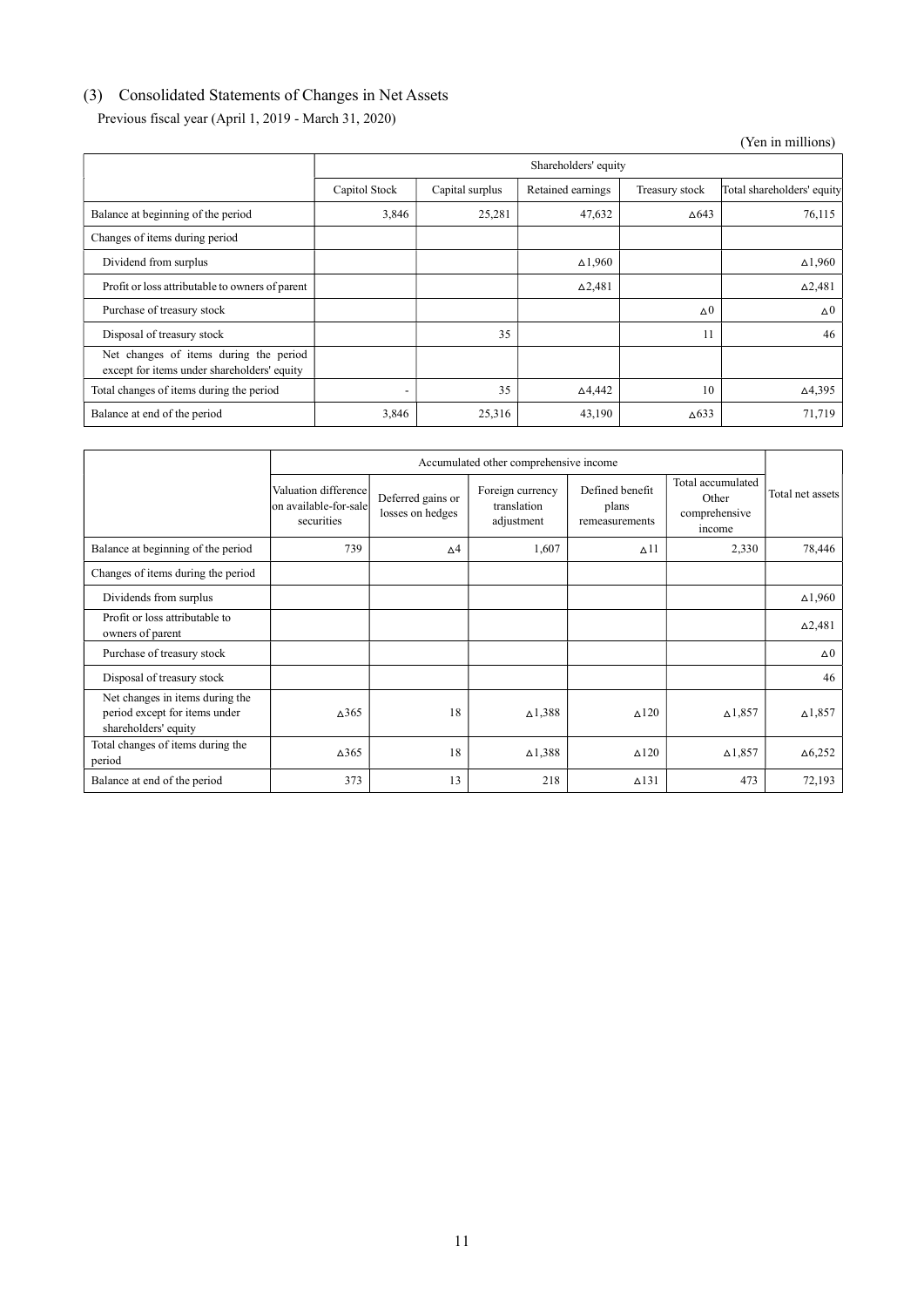# Current fiscal year (From April 1, 2020 - March 31, 2021)

# (Yen in millions)

|                                                                                              | Shareholders' equity |                 |                   |                |                            |  |
|----------------------------------------------------------------------------------------------|----------------------|-----------------|-------------------|----------------|----------------------------|--|
|                                                                                              | Capital stock        | Capital surplus | Retained earnings | Treasury stock | Total shareholders' equity |  |
| Balance at beginning of the period                                                           | 3,846                | 25,316          | 43,190            | $\Delta$ 633   | 71,719                     |  |
| Change of items during the period                                                            |                      |                 |                   |                |                            |  |
| Dividends from surplus                                                                       |                      |                 |                   |                |                            |  |
| Profit or loss attributable to owners of<br>the parent                                       |                      |                 | 5,039             |                | 5,039                      |  |
| Purchase of treasury stock                                                                   |                      |                 |                   | $\Delta 0$     | $\Delta 0$                 |  |
| Disposal of treasury stock                                                                   |                      | 27              |                   | 9              | 37                         |  |
| Net changes of items during the period<br>except for the items under shareholders'<br>equity |                      |                 |                   |                |                            |  |
| Total changes of items during the period                                                     |                      | 27              | 5,039             | 9              | 5,076                      |  |
| Balance at end of the period                                                                 | 3,846                | 25,344          | 48,230            | $\Delta$ 624   | 76,796                     |  |

|                                                                                          | Accumulated other comprehensive income                         |                                       |                                               |                                            |                                                       |                          |
|------------------------------------------------------------------------------------------|----------------------------------------------------------------|---------------------------------------|-----------------------------------------------|--------------------------------------------|-------------------------------------------------------|--------------------------|
|                                                                                          | Valuation differencel<br>on available-for-<br>sales securities | Deferred gains or<br>losses on hedges | Foreign currency<br>translation<br>adjustment | Defined benefit<br>plans<br>remeasurements | Total accumulated<br>Other<br>comprehensive<br>income | Total net assets         |
| Balance at beginning of the<br>period                                                    | 373                                                            | 13                                    | 218                                           | $\triangle$ 131                            | 473                                                   | 72,193                   |
| Changes of items during the<br>period                                                    |                                                                |                                       |                                               |                                            |                                                       |                          |
| Dividends from surplus                                                                   |                                                                |                                       |                                               |                                            |                                                       | $\overline{\phantom{0}}$ |
| Profit or loss attributable to<br>owners of parent                                       |                                                                |                                       |                                               |                                            |                                                       | 5,039                    |
| Purchase of treasury stock                                                               |                                                                |                                       |                                               |                                            |                                                       | $\Delta 0$               |
| Disposal of treasury stock                                                               |                                                                |                                       |                                               |                                            |                                                       | 37                       |
| Net changes of items during<br>the period except for items<br>under shareholders' equity | $\triangle$ 173                                                | $\Delta$ 34                           | 342                                           | 559                                        | 694                                                   | 694                      |
| Total changes of items during<br>the period                                              | $\triangle$ 173                                                | $\Delta$ 34                           | 342                                           | 559                                        | 694                                                   | 5,770                    |
| Balance at end of the period                                                             | 199                                                            | $\Delta$ 21                           | 561                                           | 427                                        | 1,167                                                 | 77,963                   |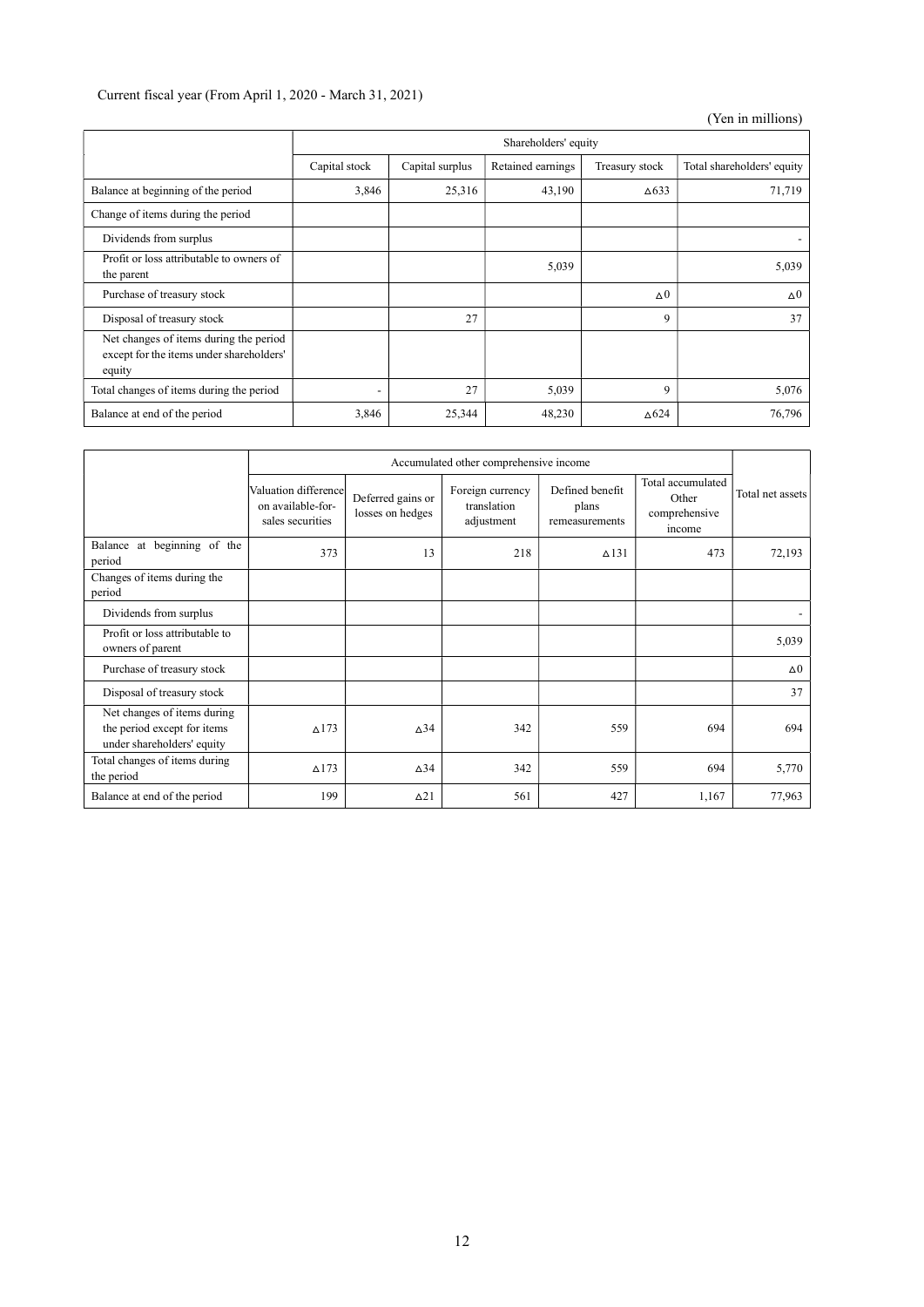# (4) Consolidated Statements of Cash Flows

(Yen in millions)

|                                                                                                   | Previous fiscal year | Current fiscal Year<br>(April 1, 2019- March 31, 2020) (April 1, 2020 - March 31, 2021) |
|---------------------------------------------------------------------------------------------------|----------------------|-----------------------------------------------------------------------------------------|
| Cash flows from operating activities                                                              |                      |                                                                                         |
| Income or loss $(\triangle)$ before income taxes                                                  | $\Delta$ 1,184       | 5,565                                                                                   |
| Depreciation                                                                                      | 6,270                | 5,201                                                                                   |
| Impairment loss                                                                                   | 773                  | 289                                                                                     |
| Loss (gain) on sales of investment securities                                                     |                      | $\Delta$ 930                                                                            |
| Increase (decrease) in allowance for doubtful accounts                                            | $\Delta 768$         | $\Delta$ 64                                                                             |
| Increase (decrease) in provision for bonuses                                                      | 66                   | $\triangle$ 123                                                                         |
| Increase (decrease) in provision for sales returns                                                | $\Delta$ 46          | 31                                                                                      |
| Increase (decrease) in net defined benefit liability                                              | 37                   | $\Delta$ 714                                                                            |
| Interest and dividends income                                                                     | $\Delta$ 411         | $\Delta$ 294                                                                            |
| Interest expenses                                                                                 | 291                  | 88                                                                                      |
| Decrease in notes and accounts receivable-trade                                                   | 3,126                | 1,720                                                                                   |
| Decrease (increase) in inventories                                                                | $\Delta 3,922$       | 2,413                                                                                   |
| Increase (decrease) in notes and accounts payable-trade                                           | $\Delta$ 1,177       | $\Delta$ 4,840                                                                          |
| Loss (gain) on change in equity                                                                   |                      | $\Delta$ 6,419                                                                          |
| Gain on sales of shares of subsidiaries and affiliates                                            |                      | $\Delta$ 460                                                                            |
| Special retirement benefit                                                                        |                      | 1,347                                                                                   |
| Share of profit (loss) of entities accounted for using<br>equity method                           | $\Delta$ 328         | $\Delta$ 791                                                                            |
| Others                                                                                            | 1,040                | $\Delta$ 177                                                                            |
| Subtotal                                                                                          | 3,769                | 1,842                                                                                   |
| Interest and dividends income received                                                            | 411                  | 294                                                                                     |
| Interest expenses paid                                                                            | $\Delta$ 291         | ∆88                                                                                     |
| Income taxes paid or refunded $(\triangle$ paid)                                                  | $\Delta$ 1,517       | 345                                                                                     |
| Cash flow from operating activities                                                               | 2,371                | 2,393                                                                                   |
| Cash flow from investing activities                                                               |                      |                                                                                         |
| Payments into time deposits                                                                       | $\Delta$ 817         | $\Delta$ 2,209                                                                          |
| Proceeds from withdrawal of time deposits                                                         | 942                  | 387                                                                                     |
| Purchase of property, plant and equipment                                                         | $\Delta$ 2,040       | $\Delta$ 1,541                                                                          |
| Purchase of intangible assets                                                                     | $\Delta$ 1,531       | $\Delta$ 198                                                                            |
| Proceeds from sale of investments in subsidiaries                                                 |                      | 643                                                                                     |
| Purchase of investment securities                                                                 | $\Delta$ 10          | $\Delta$ 29                                                                             |
| Proceeds from sales and redemption of investment securities                                       |                      | 1,822                                                                                   |
| Payments for sale of investments in subsidiaries<br>resulting in change of scope of consolidation | $\Delta$ 2,481       |                                                                                         |
| Payment on guaranty money deposits                                                                | $\Delta$ 518         | $\Delta 88$                                                                             |
| Proceeds from refund of guarantee deposits                                                        |                      | 985                                                                                     |
| Others                                                                                            | 508                  | 279                                                                                     |
| Cash flow from investing activities                                                               | $\Delta$ 5,949       | 51                                                                                      |
| Cash flow from financing activities                                                               |                      |                                                                                         |
| Net increase (decrease) in short-term loans payable                                               | 1,050                | $\triangle$ 424                                                                         |
| Proceeds from long-term debt                                                                      |                      | 96                                                                                      |
| Repayment of long-term loans payable                                                              | $\Delta$ 762         | $\triangle$ 127                                                                         |
| Cash dividends paid                                                                               | $\Delta$ 1,960       |                                                                                         |
| Purchase of treasury stock                                                                        | $\Delta 0$           | $\Delta 0$                                                                              |
| Repayments of lease obligation payable                                                            | $\Delta 2,502$       | $\Delta$ 2,130                                                                          |
| Others                                                                                            | 46                   |                                                                                         |
| Cash flow from financing activities                                                               | $\Delta$ 4,128       | $\Delta$ 2,586                                                                          |
| Effect of exchange rate change on cash and cash equivalents                                       | 35                   | $\triangle$ 173                                                                         |
| Net increase (decrease) in cash and cash equivalents                                              | $\Delta$ 7,670       | $\Delta$ 315                                                                            |
| Cash and cash equivalents at beginning of period                                                  | 27,229               | 19,559                                                                                  |
| Cash and cash equivalents at end of period                                                        | 19,559               | 19,244                                                                                  |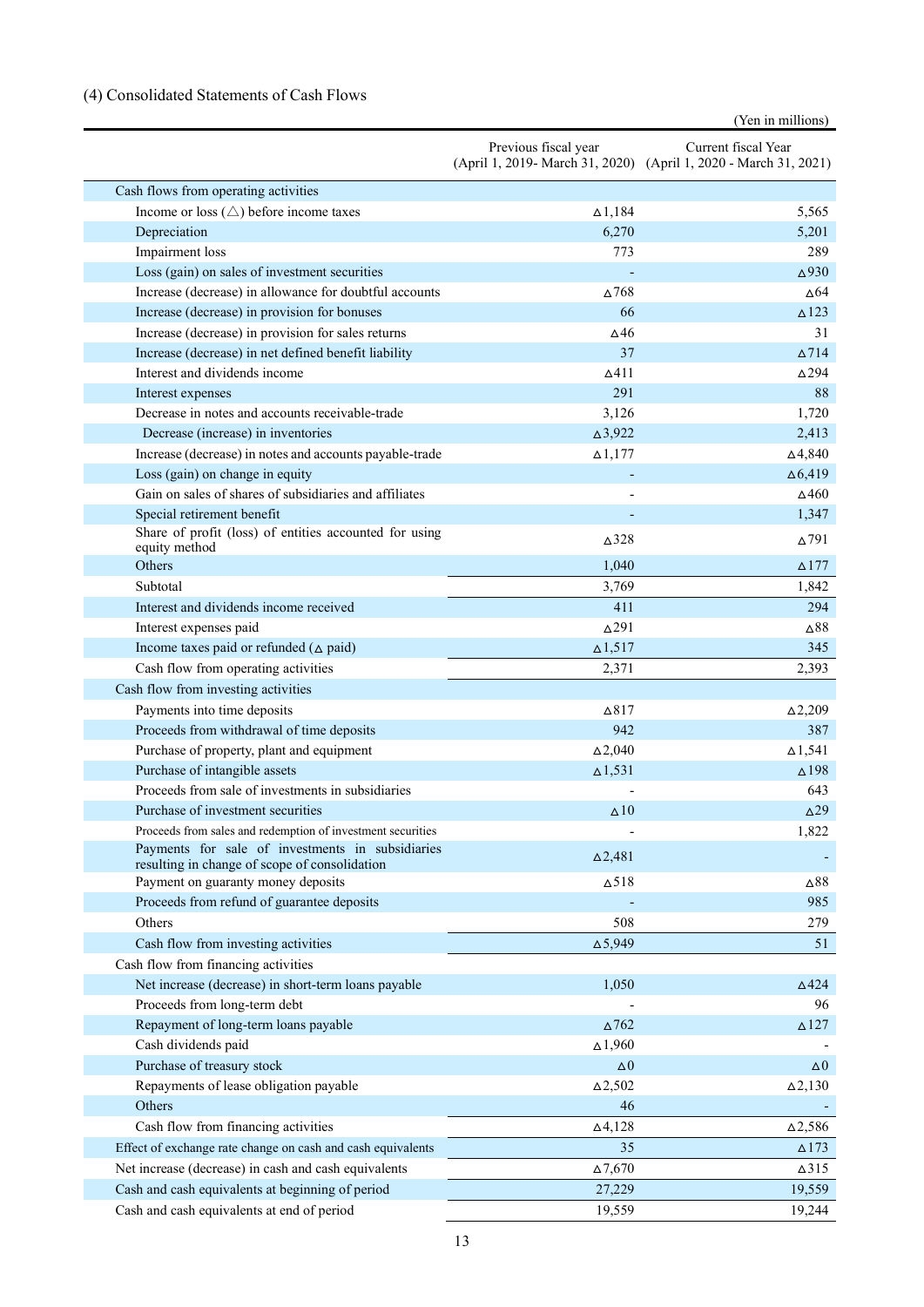## (5) Notes on Consolidated Financial Statements

### (Going Concern Assumptions)

None

### (Important Matter of Basis for preparing Consolidated Financial Statements)

### Scope of consolidation

### (Change in scope of consolidation)

2 companies, DESCENTE NORTH AMERICA INC. and DESCENTE ATHLETIC AMERICAS INC., were excluded from the scope of consolidation due to the completion of liquidation of these companies during the current fiscal year.

#### (Business Combinations, etc.)

#### Business Divestitures

At the meeting of the Board of Directors held on July 15, 2020, we resolved to invest 90% of the shares of Descente China IP Limited (hereinafter "DCIP") in kind in Descente China Holding Limited (DCH), and transferred the shares on December 18, 2020.

- 1. The outline of the Business Divestitures
- (1) Name of the company to be separated Descente China Holding Limited
- (2) Details of the divested business DCIP shares (trademark-holding company)

#### (3) Main reasons for the Divestitures

As one of our mid-term priority strategies, we have set "DESCENTE", our company brand, as our most important brand and expand globally. In June 2016, we established DCH with an investment ratio of 60% for ANDES Sports Products Limited (hereafter "Andes"), subsidiary of ANTA Sports Products Limited (hereinafter "Anta), 30% for DESCENTE GLOBAL RETAIL LTD., and 10% for ITOCHU Textile Prominent (Asia) Limited for the deployment of the "DESCENTE" brand in China. DCH has been promoting sales through the development of directly managed "DESCENTE" brand stores in China under the leadership of its parent company, Andes and Anta, and as of the end of December 2019, had 136 stores in China. One year ahead of the initial plan, it achieved profit in fiscal year ended march 2019.

We are aiming to quickly expand earnings in the Chinese business as a pillar of earnings that follows the Korean business. We have evaluated the performance of Anta, which is expanding its performance through the development of multiple brands acquired from our own company and other companies, and decided to have DCH hold the trademark rights, etc. of the "DESCENTE" brand in China owned by us through DCIP to further accelerate and expand the future development of the DESCENTE brand in China. We increase our stake in DCH from the current 30% to 40% as a result of this reorganization, and expand revenues related to the brand's China business.

# (4) Date of business divestitures

December 18, 2020

- (5) Matters concerning the outline of other transactions, including legal forms
	- Contribution in kind with only shares as the consideration received
	- Such investments in kind are implemented under the following trading scheme.
	- ① Established DCIP and invested the trademark (no book value) in kind in the company.
	- ② 90% of our DCIP shares are invested in DCH. As a result, acquired an additional 10% of the shares of DCH.

#### 2. Accounting method

In accordance with the "Accounting Standard for Business Divestitures" (ASBJ Statement No.7, September 2013) and the "Guidance on Accounting Standard for Business Combinations and Accounting Standard for Business Divestitures" (ASBJ Guidance No.10, January 16, 2019), the accounting method is applied in accordance with the accounting treatment of the separating entity in the business divestitures. As a result, the difference of ¥6,419 million between the carrying amount of DCIP shares invested in kind on consolidation and the market value was recorded as extraordinary income as gain on change in equity. In addition, the difference between the market value of the additional acquired DCH shares and the book value of the equity method of ¥5,138 million was recorded as investment securities.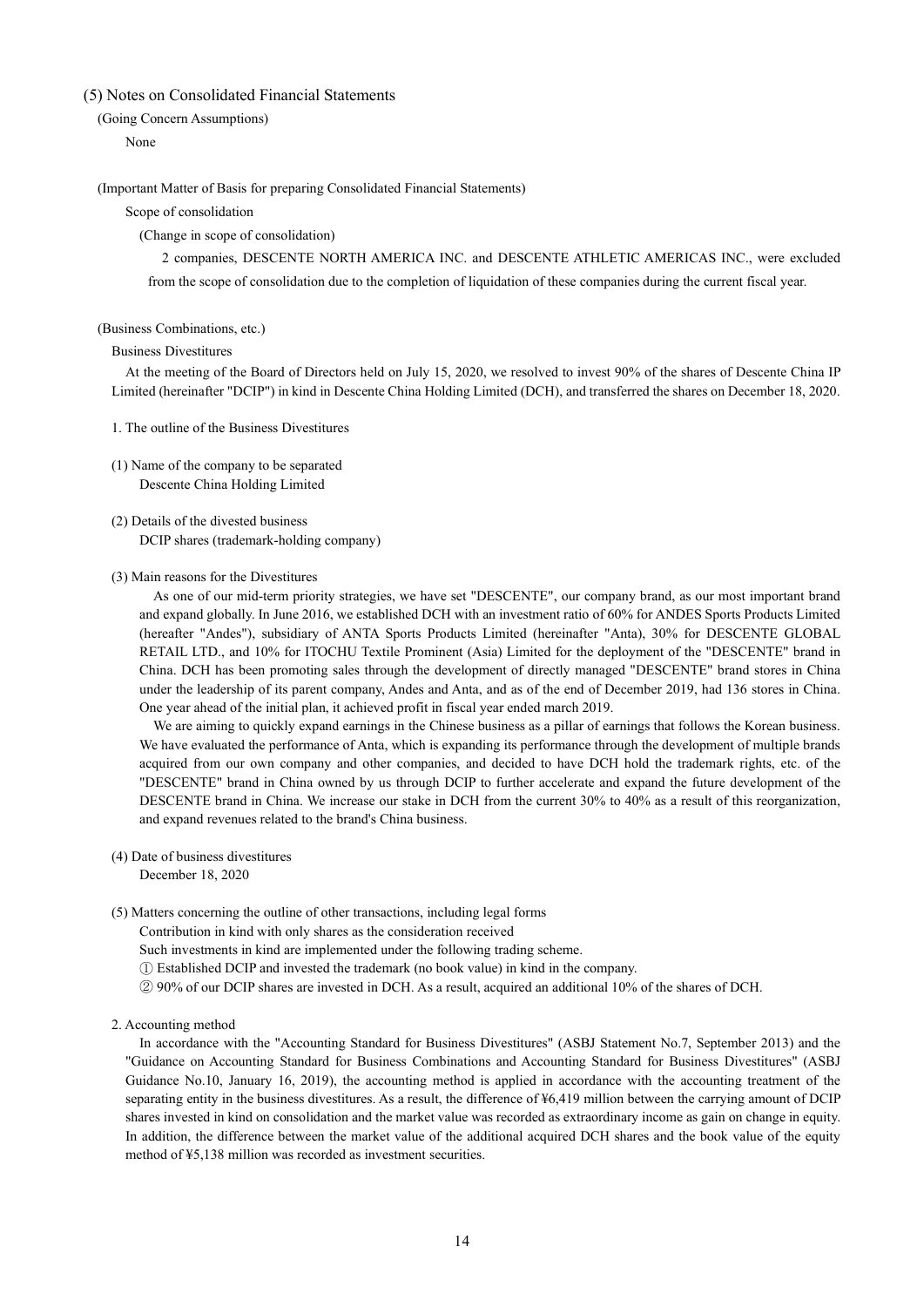- 3. Reportable segments in which the divested businesses were included China segment
- 4.Approximate amount of profit and loss related to the divested business recorded in the consolidated statements of income As DCIP is not engaged in sales activities, the Company's income or loss included in the consolidated statements of operations is immaterial.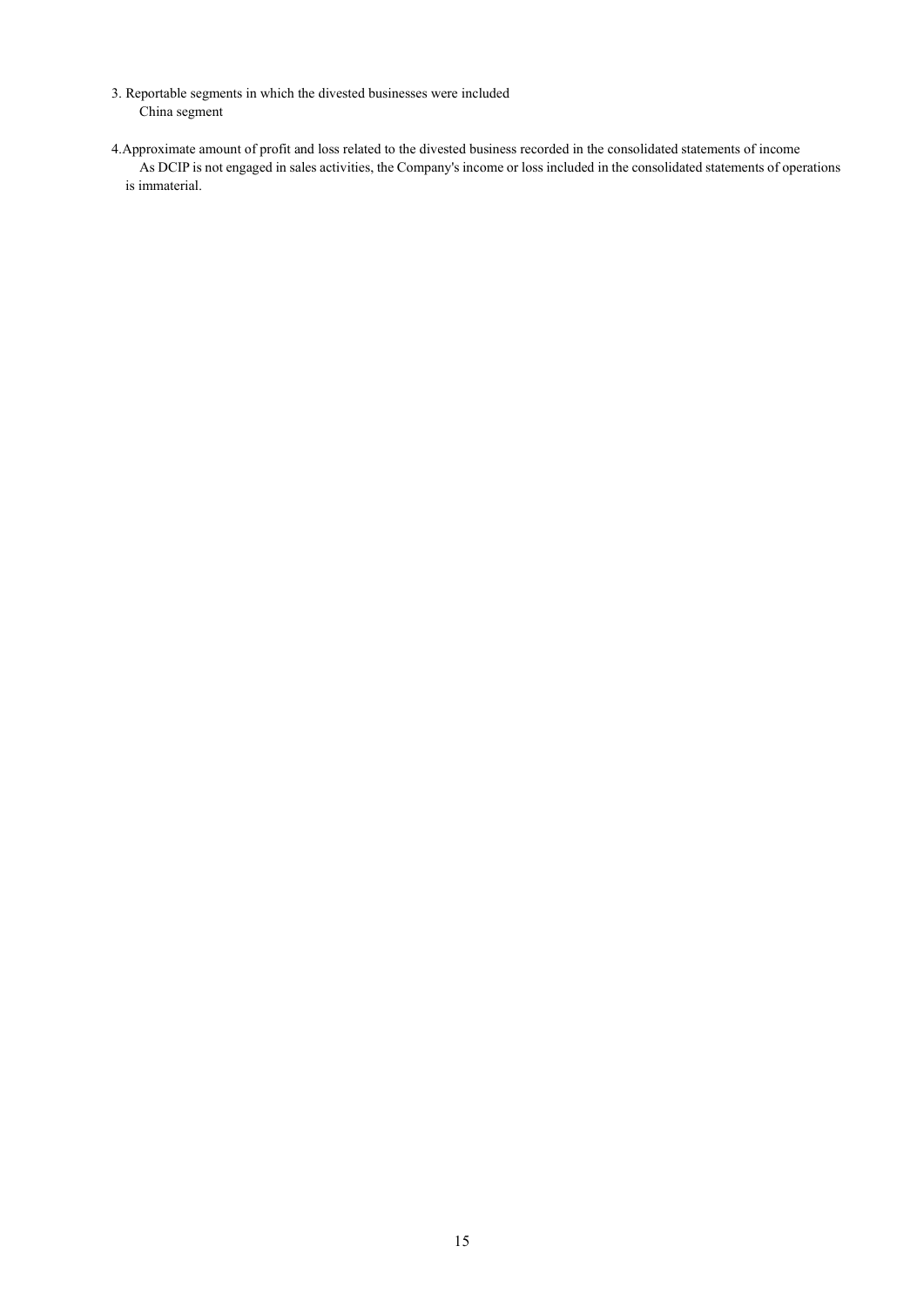(Segment information, etc.)

[Segment Information]

1. General Information about Reportable Segments

A reportable segment is a component of the group of which discrete financial information is available and whose operating results are regularly reviewed by the Board of Directors to make decisions about resource allocation and to assess its performance.

The Group manufactures and sells sportswear and its related products, and has established comprehensive strategies for each brand in each region (Japan, Korea, China and others) based on the group company's location (Japan, Korea, China and others) and conducts business activities.

Therefore, the group consist s of regional segment of the group company's location based on the headquarters and its consolidated subsidiaries, with four reporting segments: "Japan", "Korea", "China" and "Others".

### 2. Changes in Reportable Segments

From the fiscal year under review, "Korea" and "China" which were included in "Asia" have been reclassified as reportable segments due to an increase in materiality, and "Asia" has been reclassified into 3 categories: "Korea" "China" and "Others". Subsidiaries in the Europe/Americas that are in the process of liquidation have been included in "Others". Segment information for the previous fiscal year is based on the new classification method.

3. Calculation Method for Net Sales, Profit (Loss), Assets, Liabilities and Other Items by Reportable Segment

The accounting method for the Group's reportable business segments is generally the same as "Basis for Preparation of Consolidated Financial Statements".

4. Information about Net Sales, Profit (Loss), Assets, Liabilities and Other Items by Reportable Segment

Previous fiscal year (April 1, 2019 - March 31, 2020)

|                                                                    |                     |              |             |              |                |                                                                         | (Yen in millions) |
|--------------------------------------------------------------------|---------------------|--------------|-------------|--------------|----------------|-------------------------------------------------------------------------|-------------------|
|                                                                    | Reportable segments |              |             |              | Adjustme<br>nt | Amount of<br>shown on<br>Consolidated<br>Financial<br><b>Statements</b> |                   |
|                                                                    | Japan               | South Koreal | China       | Others       | Total          | (Note 1)                                                                | (Note 2)          |
| Net sales                                                          |                     |              |             |              |                |                                                                         |                   |
| Sales to External Customers                                        | 56,793              | 58,632       | 5,126       | 4,008        | 124,561        |                                                                         | 124,561           |
| <b>Intersegment Sales</b><br>or Transfers                          | 5,025               | 716          | 76          | 170          | 5,988          | $\Delta$ 5,988                                                          |                   |
| Total                                                              | 61,819              | 59,348       | 5,203       | 4,179        | 130,550        | $\Delta$ 5,988                                                          | 124,561           |
| Segment Income (loss)                                              | 396                 | 721          | $\Delta 60$ | $\Delta$ 744 | 314            | 65                                                                      | 379               |
| <b>Segment Assets</b>                                              | 63,201              | 47,533       | 4,318       | 1,609        | 116,663        | $\Delta 8,158$                                                          | 108,504           |
| Other Items                                                        |                     |              |             |              |                |                                                                         |                   |
| Depreciation                                                       | 1,452               | 4,061        | 649         | 106          | 6,270          |                                                                         | 6,270             |
| Equity in earnings or losses of<br>affiliates                      |                     | 181          | 203         | -            | 385            | $\Delta$ 57                                                             | 328               |
| Investments on entities accounted<br>for using equity method       |                     | 362          | 2,126       | ۰            | 2,489          | $\qquad \qquad$                                                         | 2,489             |
| Property, plant and equipment and<br>Increase in intangible assets | 1,771               | 1,708        | 45          | 45           | 3,572          |                                                                         | 3,572             |

(Note 1) 1. Segment profit (loss) adjustments of ¥65 million includes intersegment transactions eliminations of ¥64 million and inventory adjustments of ¥0 million.

2. The segment assets adjustment of  $\Delta\frac{48}{158}$  million includes intersegment transactions eliminations of  $\Delta\frac{47}{802}$  million and inventory adjustments of ¥121 million.

(Note 2) Segment income (loss) is adjusted for operating income reported in the consolidated statements of income.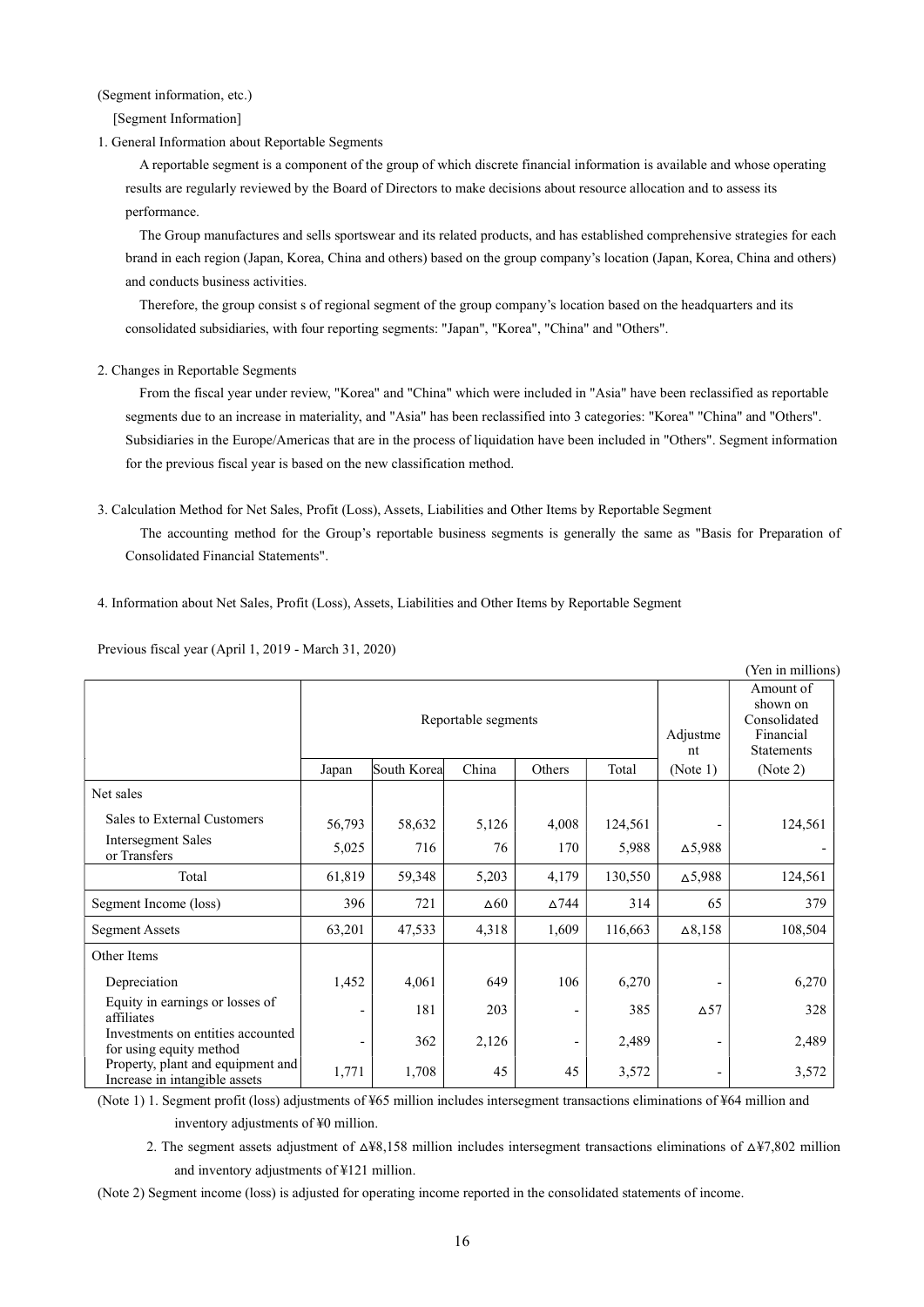|                                                                |                     |              |             |                          |                 |                                                                         | (Yen in millions) |
|----------------------------------------------------------------|---------------------|--------------|-------------|--------------------------|-----------------|-------------------------------------------------------------------------|-------------------|
|                                                                | Reportable Segments |              |             |                          | Adjustme<br>nt  | Amount of<br>Shown on<br>Consolidated<br>Financial<br><b>Statements</b> |                   |
|                                                                | Japan               | South Korea  | China       | Others                   | Total           | (Note 1)                                                                | (Note 2)          |
| Net sales                                                      |                     |              |             |                          |                 |                                                                         |                   |
| Sales to External Customers                                    | 47,079              | 46,156       | 3,397       | 229                      | 96,862          |                                                                         | 96,862            |
| Intersegment Sales<br>or Transfers                             | 3,606               | 391          | 31          | 2                        | 4,031           | $\Delta$ 4,031                                                          |                   |
| Total                                                          | 50,686              | 46,547       | 3,429       | 231                      | 100,894         | $\Delta$ 4,031                                                          | 96,862            |
| Segment Income (loss) $(\triangle)$                            | $\Delta$ 1,767      | 11           | $\Delta$ 48 | $\Delta 64$              | $\Delta1,\!869$ | 63                                                                      | $\Delta$ 1,806    |
| <b>Segment Assets</b>                                          | 55,611              | 46,346       | 3,885       | 10                       | 105,852         | 2,134                                                                   | 107,987           |
| Other Items                                                    |                     |              |             |                          |                 |                                                                         |                   |
| Depreciation                                                   | 1,423               | 3,496        | 280         | $\overline{\phantom{a}}$ | 5,201           |                                                                         | 5,201             |
| Equity in earnings or losses of<br>affiliates                  |                     | $\Delta$ 164 | 913         | -                        | 748             | 42                                                                      | 791               |
| Investments on entities accounted<br>for using equity method   |                     | 184          | 9,489       | $\overline{\phantom{a}}$ | 9,673           |                                                                         | 9,673             |
| Property, plant and equipment<br>Increase in intangible assets | 654                 | 1,074        | 10          | $\overline{\phantom{a}}$ | 1,739           |                                                                         | 1,739             |

(Note 1) 1. Segment income (loss) adjustment of ¥63 million includes intersegment transaction eliminations of 8 million and inventory adjustments of ¥55 million.

2. The segment assets of ¥2,134 million includes intersegment transaction eliminations of ¥2,068 million yen and inventory adjustments of ¥66 million.

(Note 2) Segment income (loss) is adjusted for operating income reported in the consolidated statements of income.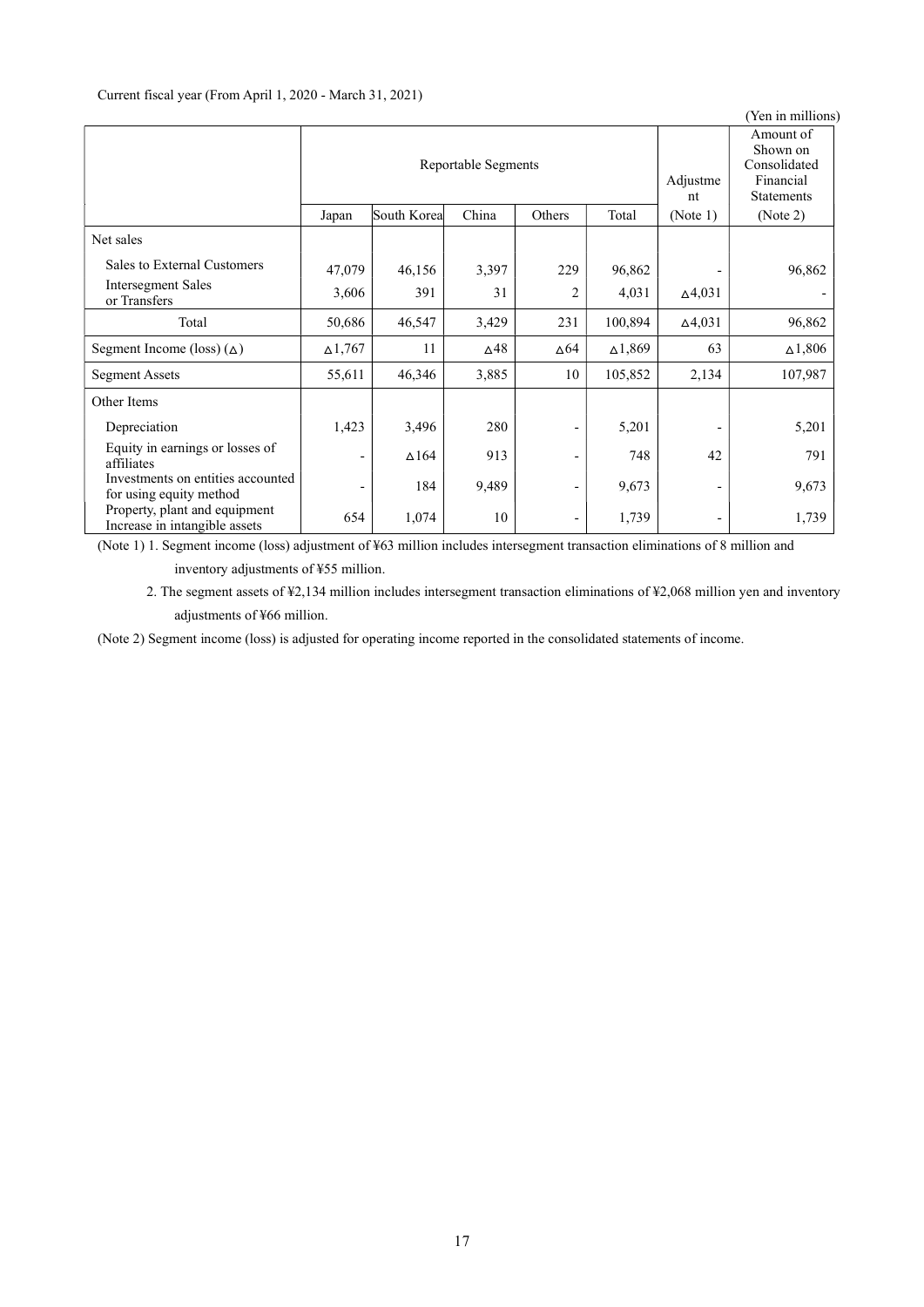(Information per Share)

Net assets per share, net income per share and basis of calculation for them are as follows.

|                                                                                                                       | End of previous fiscal year<br>(March 31, 2020) | End of current fiscal year<br>(March 31, 2021) |
|-----------------------------------------------------------------------------------------------------------------------|-------------------------------------------------|------------------------------------------------|
| (1) Net assets per share (Yen)                                                                                        | 957.03                                          | 1,033.22                                       |
| (Basis of calculation)                                                                                                |                                                 |                                                |
| Total net assets (yen in millions)                                                                                    | 72,193                                          | 77,963                                         |
| Amount deducted from total net assets (yen in millions)                                                               |                                                 |                                                |
| Year-end net assets associated with common stock (Yen in<br>millions)                                                 | 72,193                                          | 77,963                                         |
| Year-end number of shares of common stock used in the<br>calculation of net assets per share $(1,000 \text{ shares})$ | 75.434                                          | 75,456                                         |

|                                                                                                  | Previous fiscal year<br>(April 1, 2019)<br>- March 31, 2020) | Current fiscal year<br>(April 1, 2020)<br>- March 31, 2021) |
|--------------------------------------------------------------------------------------------------|--------------------------------------------------------------|-------------------------------------------------------------|
| (2) Net income or Net loss per share (Yen)                                                       | $\wedge$ 32.90                                               | 66.80                                                       |
| (Basis of calculation)                                                                           |                                                              |                                                             |
| Profit or Loss attributable to owners of parent (Yen in<br>millions)                             | $\triangle$ 2.481                                            | 5,039                                                       |
| Amount not attributable to shareholders of common stock<br>(Yen in millions)                     |                                                              |                                                             |
| Profit (loss) attributable to owners of parent associated with<br>common stock (Yen in millions) | $\Delta$ 2,481                                               | 5,039                                                       |
| Weighted average number of shares of common stock during<br>the fiscal year (1000 shares)        | 75,424                                                       | 75,449                                                      |

(Note) Net income per share after adjustment of dilutive shares is not disclosed because there are no dilutive shares.

(Important Subsequent Events)

None